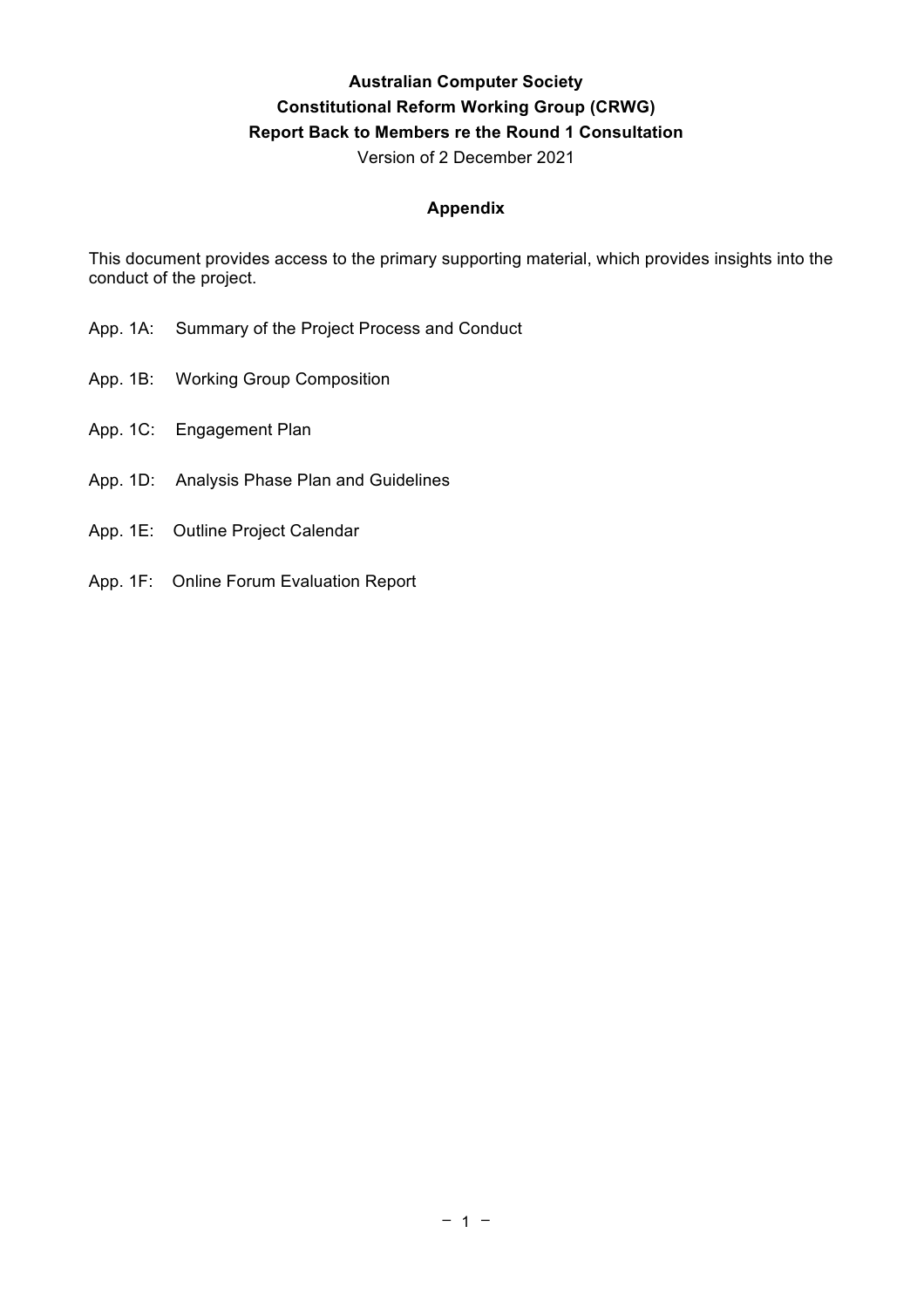## **Appendix 1A: Summary of the Project Process and Conduct**

## **1. Terms of Reference**

The role of the Constitutional Reform Working Group (CRWG) is to conduct a deliberative, open and consultative process with the ACS membership, which is to culminate in a recommendation to Congress of the Constitution to be put before the membership for approval. The Constitution will establish governance structures, powers and responsibilities, incorporate appropriate checks and balances, enable efficient operation, and ensure legal compliance*.*

The CRWG was formed by Congress and operates as an advisory group for the ACS President. It is not a formal committee of MC or Congress and has no executive powers. Its scope is limited to provision of advice and proposals for specific actions, supported by the rationale underlying them.

The CRWG was so establish a process that fulfils its role, and that has the following specific features:

- initiates discussion among members by means of draft principles for the new constitution;
- after assimilation of members' feedback, presents to members for a further round of consultation the possible features of a constitution to fulfil those principles;
- after assimilation of members' further feedback, publishes a draft constitution; and
- after assimilation of members' third round of feedback, recommends to Congress a Constitution to be put to the members for approval in General Meeting.

The Working Group is to consider undertaking wider consultation with members using one or more of the platforms and consultancies identified already during work in Project AURIS.

The Working Group is to ensure that consultation is achieved with all ACS members and other stakeholder groups, whether through Reference Groups or otherwise, including, but not limited to, younger members, individual members of the ADMA component Institute of Analytics Professionals of Australia (IAPA), ADMA corporate members, staff, and staff of start-ups in ACS Labs.

The CRWG is to take into account developments in parallel activities, particularly those relating to governance processes, strategy, branding and positioning.

The Working Group is to provide Congress and Management Committee with monthly progress reports, as well as an updated report prior to each Congress meeting that occurs during its lifetime, including progress against major project milestones and the identification of major issues.

The Working Group is to provide Congress with a final report and presentation on the outcomes of its activities.

The CRWG's composition is in Appendix 1B.

## **2. The Establishment Phase**

The project as a whole comprises an establishment phase and three consultation rounds.

The Establishment Stage ran from 1 July to 30 September, and required considerable planning and a great deal of negotiation to achieve the limited amount of support needed from ACS staff.

Key elements were the Engagement Plan, the Consultation Document, Guidance for Key Intermediaries in relation to events, Online Forum Functional Requirements and Use Cases, a Pre-Recorded Video explaining the consultation process, and a document-set to prime the consultation.

## **3. The Round 1 Consultation**

The Round 1 Consultation process ran from 30 September to 30 October, to leave CRWG with the month of November for analysis, and the first 10 days of December for reporting. Because several delays occurred, input was gathered until 12 November. The channels available to members were:

- a Submission Form that supported free-test (a web-form) and attachments;
- 3 BEC events, 2 Branch events, 3 events of one of the national Boards, and 1 of the National SIG aSCSa;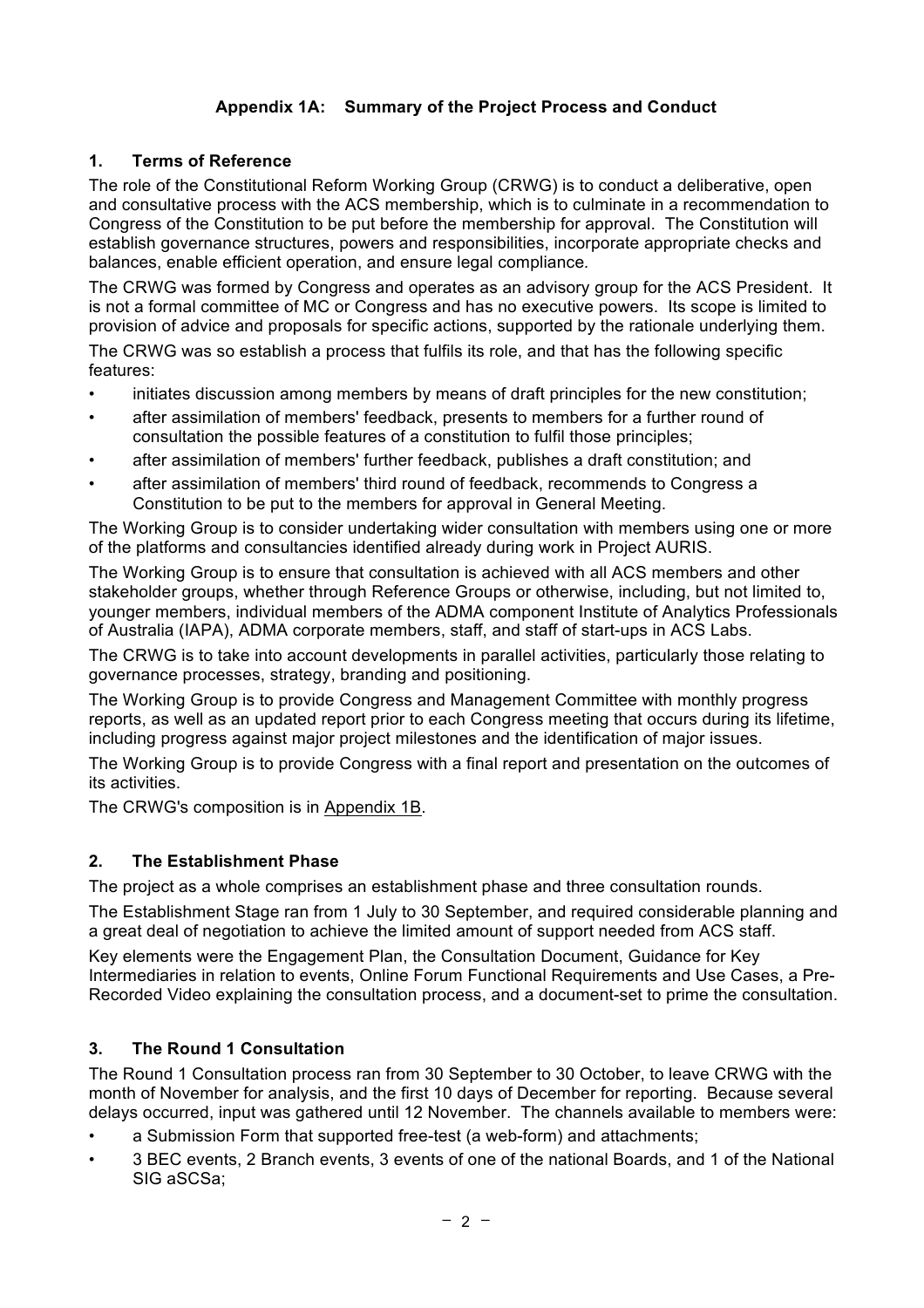- 15 national video-discussion sessions
- an online forum, supporting asynchronous but interactive postings

Some further details on the Engagement Plan are in Appendix 1C.

The online forum was a new undertaking for the ACS. An evaluation was accordingly undertaken, of both the suitability of the original requirements statement and use cases, and the extent to which the selected platform, groups.io, performed against those requirements. See Appendix 1E.

Various challenges arose because of high expectations by CRWG of agility on the part of ACS staff-members, the slowness of ACS processes, ongoing shortages of staff resources, and inadequacies of ACS's IT platforms. Almost all of the project work was performed by CRWG members, including the preparation of all documents, and the selection, configuration, launch and management of the online forum.

The CRWG thanks ACS Governance Officer, Anthony Ellard, for his considerable and ongoing assistance in relation to management of c. 40 video-conferencing sessions, conception and execution of a booking-system for 17 hastily-arranged video discussion sessions for members, and a range of other such tasks.

The CRWG also thanks other staff-members for their work in relation to other tasks that required permissions that CRWG members have not been granted, viz. despatch of emails to members, publication of Information Age articles, publication of a landing-page and a feedback page, linking feedback to a CRWG member's email-account, and storage on the ACS web-site of files accessible from the landing-page.

## **4. Output**

There were 206 participants across all channels, of whom 162 contributed in at least one channel. Active participation in each channel was as follows:

- 78 participants in 9 events organised by key intermediaries
- 53 participants in 15 national video discussion sessions
- 51 contributors in the Online Forum (of 116 who registered), providing c.400 postings
- 30 contributors of written submissions

The analysis and reporting process was facilitated by extraction of content from all channels, its encoding using the ultimately 38 Tags assigned in the Online Forum, and allocation of the comments made into files, one for each of the 38 Tags.

After explosion into Topics, the quantum of input was about 2200 comments on over 450pp.

This was analysed, enabling the Report back to Members, supplemented by this Appendix, and a series of Annexes containing the members' comments, both in their raw form, and in the forms outlined earlier in this section.

Further details on the Analysis Phase are in Appendix 1D.

An outline Project Calendar is in Appendix 1E.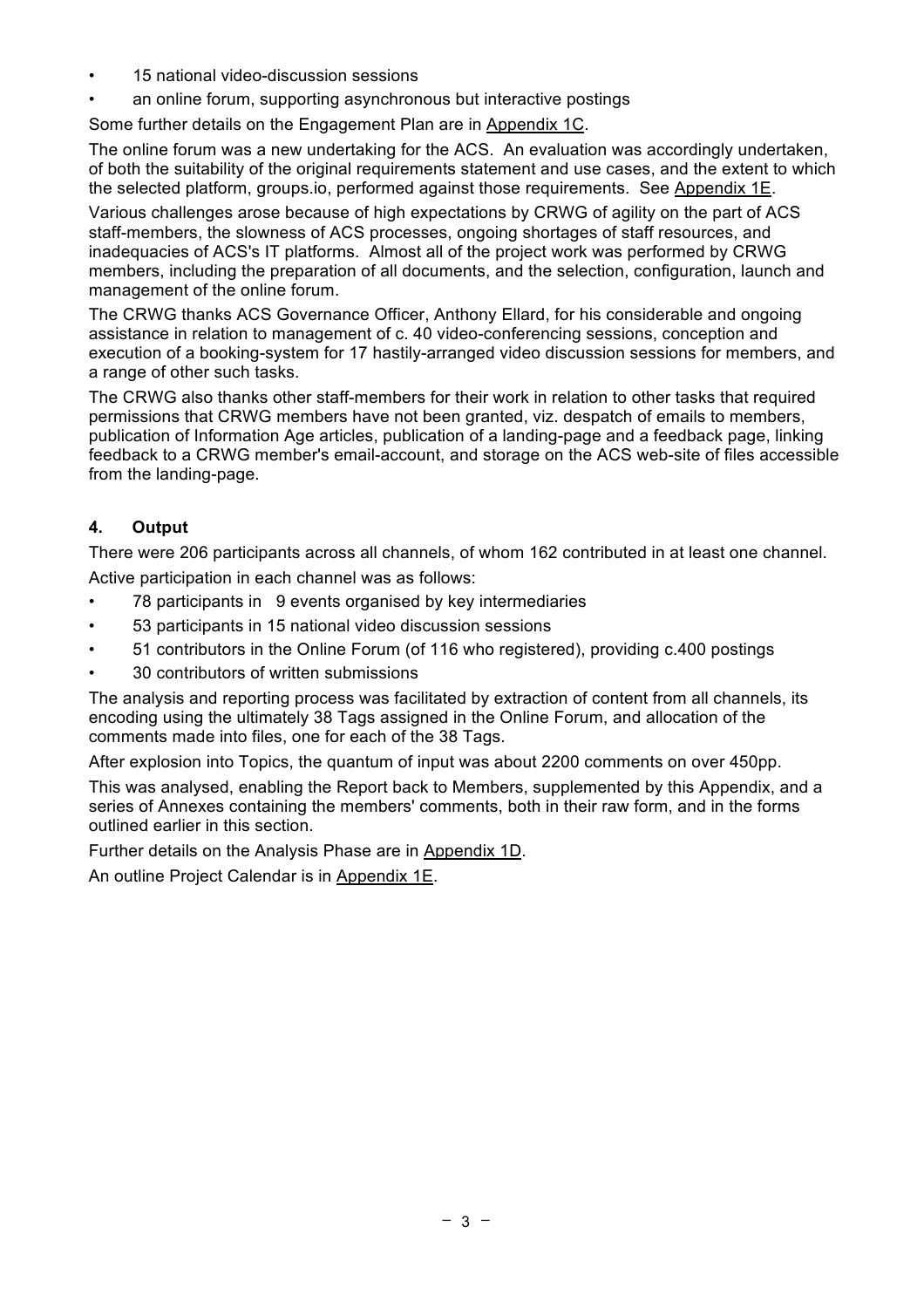#### **Appendix 1B: Working Group Composition**

#### **Membership**

- Paul Campbell FACS (Qld)
- Cindy Chung MACS (NSW)
- Roger Clarke FACS (Cbr)
- Jo Dalvean MACS Snr CP (Vic)
- Tony Errington FACS CP (WA)
	- Jerome Chiew MACS Snr CP (WA) as Alternate
- Don Fraser FACS (Vic)
- Jacky Hartnett FACS CP (Vic)
- Nick Tate FACS CP (Qld)

## **Co-Convenors**

- Roger Clarke
- Nick Tate

## **Support**

The CRWG acknowledges the considerable assistance over an extended period of ACS Governance Officer Anthony Ellard.

The President, Ian Oppermann, and the CEO, Rupert Grayston, were observers and actively participated in several of the 20 CRWG meetings between June and November 2021.

Several other staff-members attended from time to time, and several more performed communications and IT functions in support of the distribution of information to members.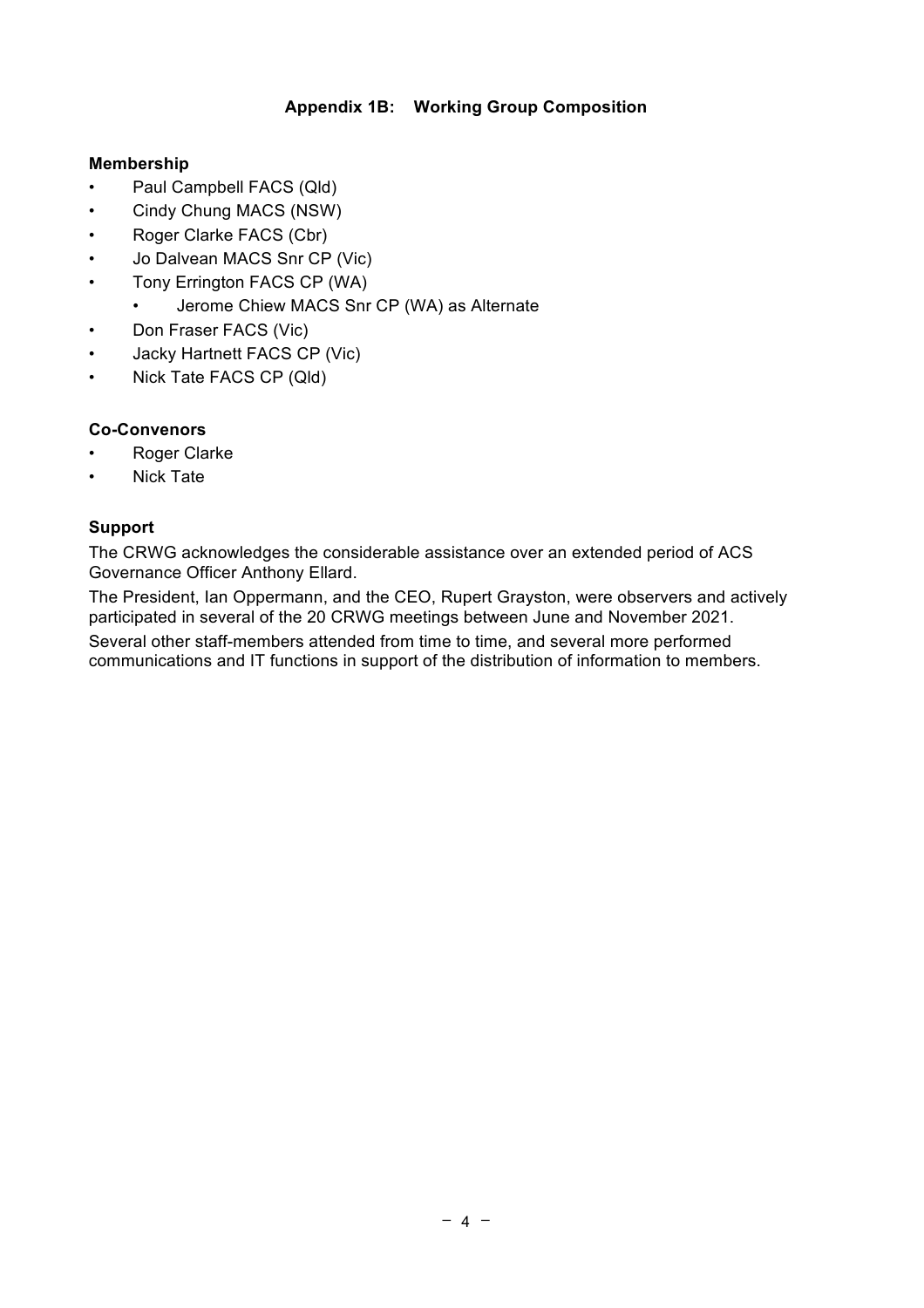## **Australian Computer Society Constitutional Reform Working Group (CRWG)**

#### **Engagement Plan**

Revised Draft of 20 August 2021 [ Revisions to reflect all feedback up to and including Meeting #7 of 19 August 2021 ]

#### **Introduction**

The Constitutional Reform Working Group (CRWG) has been tasked by Congress to undertake consultation with members. The CRWG is to conduct three rounds of consultation, each stimulated by a seed-document seeking their views on, respectively, principles for a suitable constitution, possible features of a constitution, and a draft constitution.

**The purpose of this document** is to express the plan for the engagement process, with primary emphasis on consultation with members, and discussion among them.

The consultation process will accommodate the needs of all members, noting that they are highly diverse, and geographically highly dispersed, in CBD, suburban, regional, rural and remote areas, across all Branches, and in the Overseas Division.

Members' views on constitutional features are likely to reflect their personal experiences as Branch members.

In addition, several hundred Members currently hold, or have recently held roles within the Society, at Branch and national level, and many of them will have views about constitutional matters that arise from their experience in those roles.

Several other categories of stakeholder may have an interest in aspects of the ACS's constitution, and may wish to express views about those aspects. In at least some cases, it may be to the significant advantage of the Society and its Members to consider those views during the development of the new document.

#### **The Engagement Plan**

The process described in this document reflects guidance on engagement plans, in particular that published by Swerhun & Avruskin (2016) and AA1000 Stakeholder Engagement Standard 2015. The document is structured to reflect the following process:

Preparatory Steps:

- 1. Purpose
- 2. Stakeholder Analysis
- 3. Initiation

Consultation Steps:

- 4. Outbound Channels
- 5. Stimulus Documents
- 6. Submission Channels
- 7. Meetings
- 8. Electronic Interaction Channels
- 9. Analysis
- 10. Reporting

The final section of this Engagement Plan documents the outcomes of the risk assessment and the resulting risk management measures.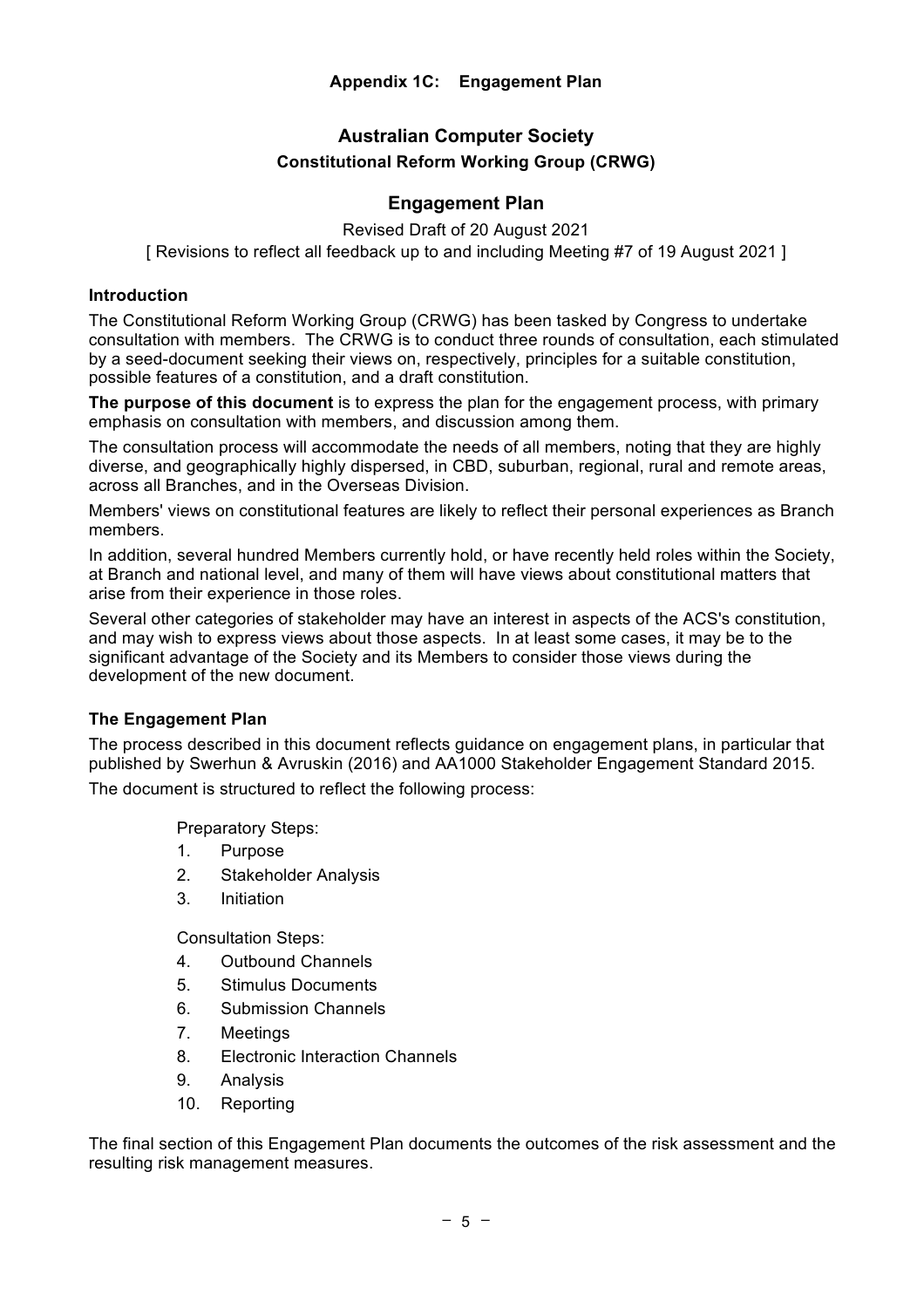## **PREPARATORY STEPS**

## **1. Purpose**

The CRWG is required to conduct a deliberative, open and consultative process with the whole ACS membership.

This is to run in three Phases, aligned with those in Swerhun's generic process:

- 1. Principles to Guide the Drafting of the New Constitution
- 2. Test Ideas about Key Features
- 3. Test Draft Clauses for the Key Keatures

The outcome following completion of the three Phases is to be a comprehensive understanding of members' views, and a recommended Constitution that reflects those views and is therefore likely to attract a strong Yes vote at the General Meeting.

## **2. Stakeholder Analysis**

The goals of this step are to:

- Identify relevant categories and segments of members and other stakeholders
- Determine the appropriate approach to engagement for each segment

#### **• The Primary Participants**

The primary participants being targeted can be characterised as 'Members-Plus'. The aim is for active involvement by a wide variety of current members, but also access to the views of prospective members, comprising both those in the industry who have never been members, and ex-members.

Given the nature of a professional society, the appropriate approach to engagement is:

- the provision of information in a form designed to stimulate responses
- the receipt of comments and submissions
- the conduct of adequately-structured discussions
- complementary activities to enable interactive involvement by members
- **• Other Stakeholders**

A range of additional stakeholders exists. At least the more important among these stakeholders are to be notified of the process, in most cases by the CEO or President. In some cases, it may be appropriate to indicate openness to input from them, while in others the communication will be more of the nature of a polite notice of the activity being in train.

Detailed analysis of both categories is in Appendix A.

## **3. Initiation**

An article in Information Age is to be the anchor-point for the project.

A preliminary draft is in the file: CRWG-AnnArticle-210724.doc

This is to be followed by an email from the President to all members to launch the event.

A preliminary draft is in the file: CRWG-AnnEmails-210724.doc

The possibility is to be considered of a Media Release to the ICT trade press.

The communications strategy is to be developed in conjunction with ACS staff, through the Executive Branch, and including the Information Editor Age, and possibly ADMA Division.

Sections 4-10 describe the activities to be undertaken three times, once for each of the three consultation phases.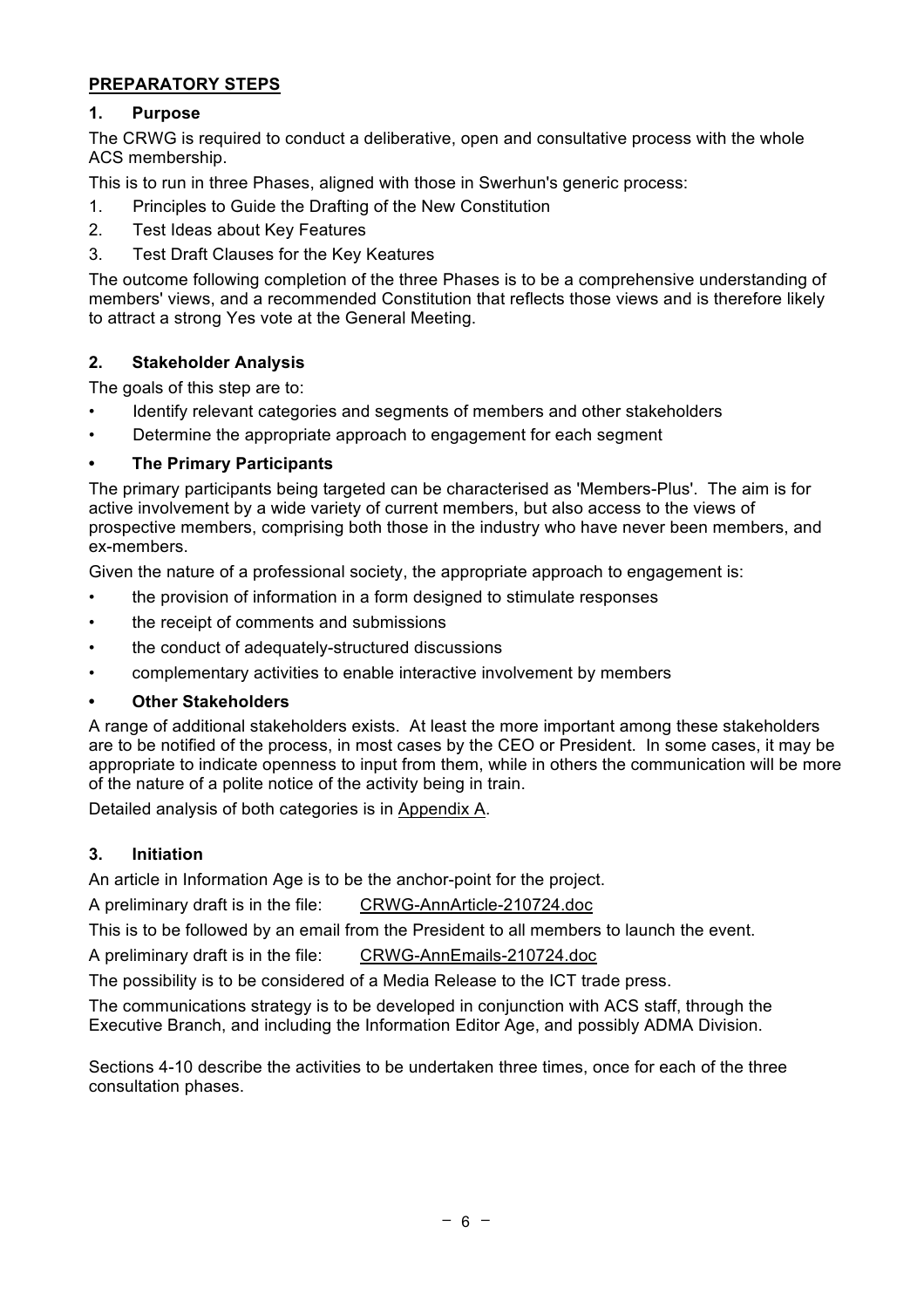## **CONSULTATION STEPS – APPLICABLE TO THREE SUCCESSIVE PHASES**

#### **4. Outbound Channels**

#### **• The Primary Participants**

For each targeted segment, appropriate channels are to be identified, whereby information about the process can be disseminated, and feedback and other input stimulated.

Particularly important channels to, from and among those segments that appear likely to provide valuable insights, have been identified as follows:

- professional members
- the various segments within the Associate grade
- younger members
- National SIGs (reaching many non-members)
- recent ex-members
- eligible non-members
- IAPA members
- staff-members who are also members of the Society

Bespoke approaches are intended to reach:

- PPP 'Trusted Sources' / sponsors / coordinators, e.g. an invitation to a roundtable
- Skills assessment clients which includes both members and prospective members, and both mature-age / experienced and early-career people

Additional possible channels include supervisors of employers' graduate programs, tertiary institutions' accreditation contacts, academic members, internal IT societies, career advisors, ACS Foundation and CAUDIT.

Detailed analysis of channels to the various segments is in Appendix A.

The most appropriate channels are to be determined with the support of Executive Branch.

This approach will inevitably result in multiple contacts with some individuals. It is important to avoid communications fatigue. Relevant measures are entry of the program into the in-house Communications Calendar, and care in the extraction of the mailing-list for each segment.

However, some members will receive copies to two or more ACS personas (e.g. Branch, Chapter, BEC; Board, national committee, Congress), effectively inviting comments wearing various hats.

The covering email is to be customised for each channel.

The covering email is to make clear that members can pass the invite on to relevant non-member colleagues.

#### **• Key Intermediaries**

Gaining input from Branch members, and from members in their roles on national organs, is likely to be more effective with support from key intermediaries. These comprise:

- Branch Chairs (8)
- Board Directors (3)
- National Committee Chairs (?14)
- National SIG Convenors (2)
- $\mathcal{L}_{\mathcal{P}}$

Establishing contact, briefing, and gaining feedback from the Key Intermediaries are early priorities. A discussion draft is in the file: CRWG-KIEmails-210807.doc

#### **• Other Stakeholders**

It is envisaged that these communications will be primarily from the CEO or President. Detailed analysis is in Appendix A.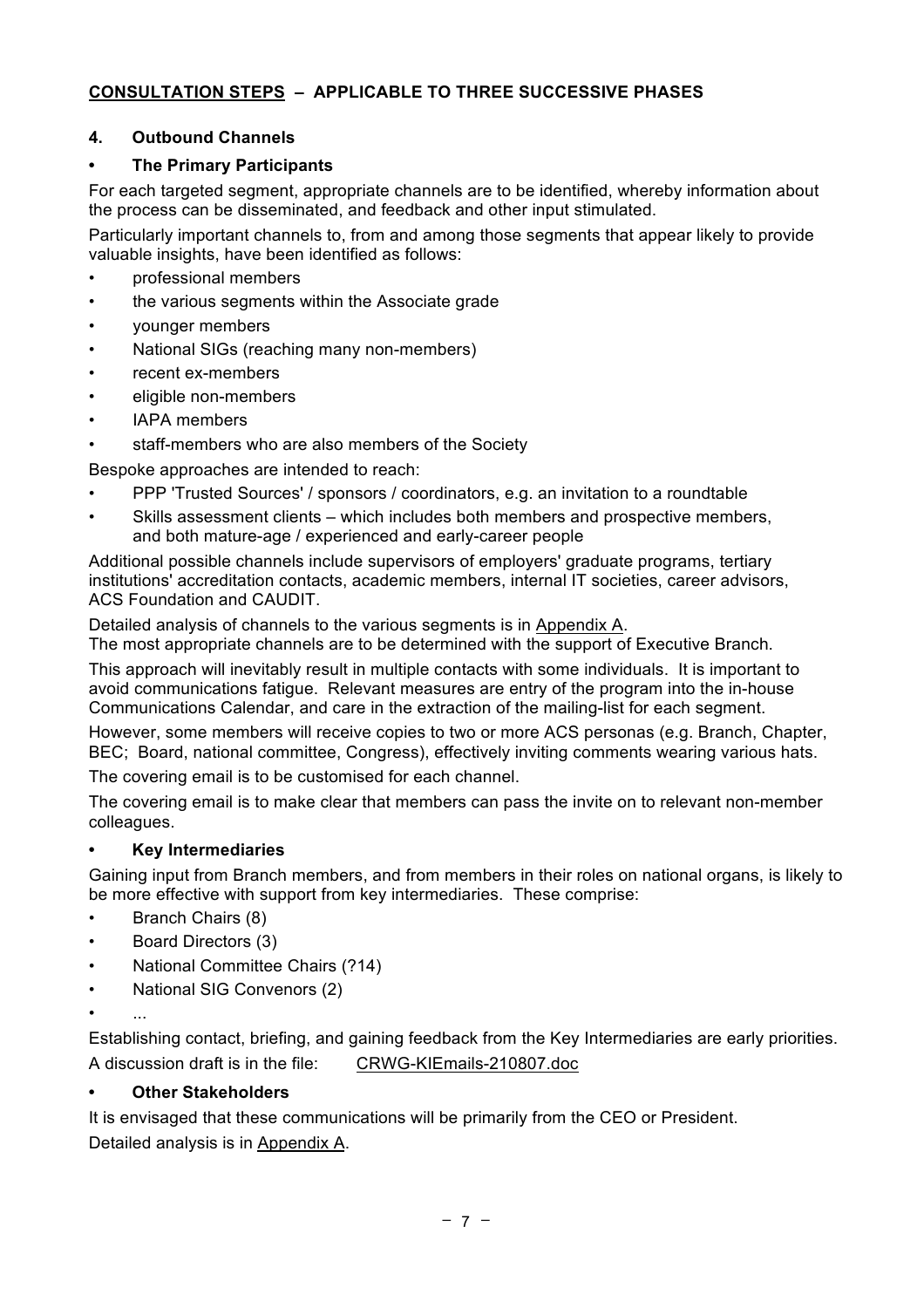## **5. Stimulus Documents**

Discussion in each phase is to be based on a Consultation Document.

Because each Consultation Document will be of necessity comprehensive, long and carefullyexpressed, it is to be complemented by briefer, more accessible content, such as:

- A Summary
- A list of Key Questions
- An Introductory Webinar
- A Survey

This necessarily requires a considerable degree of planning and structure, and hence is more likely to be appropriate in Phase 2 and/or 3, rather than in the necessarily more open-ended Phase 1

It may be appropriate to use professional services for survey design and/or analysis

Consideration is to be given to the Consultation Document and/or the Summary or Key Questions containing hotlinks to explanatory information in text and/or video.

The documents are to be placed in a Repository, and the URL included in communications about the process.

Some segments may need different questions or framing, e.g. it may be useful to ask different questions of Ethics Committee members compared with Branch members.

The initial announcement to members is to be by means of an email from the President.

Shortly afterwards, a second email is to announce the opportunity, is to be phrased so as to stimulate interest, and is to include links to the key documents and/or to a web-page (e.g. 'How to Participate in the Consultation').

The email launching the first Phase is intended to be independent from the periodic newsletter, in order to ensure that all members appreciate that the project is in train.

In the later Phases, it may be more appropriate for that to appear within the periodic newsletter.

Consideration is to be given to the likely proportion of emails that will be opened, and whether some other, complementary channel is available and should be used for at least the first two emails.

Consideration is to be given to using social media posts to alert and remind members about the opportunity to provide input.

## **6. Submission Channels**

Inbound Channels are needed, so that members and others can:

- submit feedback on the consultation materials; and
- submit input on aspects not dealt with in the consultation materials.

It is intended that an email-address, e.g. Constitution@acs.org.au be established, and included in all relevant emails and documents. This requires professional support to manage the traffic, and to deal with or refer queries.

Consideration is being given to provision of a web-site upload facility.

Submission by physical post is to be on request only, and fax not supported.

As the subject-matter is the constitution of a professional society, it is intended that Submissions will be declared default-public, and closed only if the submitter requests that.

Where structured surveys are used, the survey-administration facility is likely to include a submission channel. Consideration is needed re the openness / secrecy of individual survey-forms.

#### **7. Meetings**

A range of member meetings is to be stimulated, working through Key Intermediaries.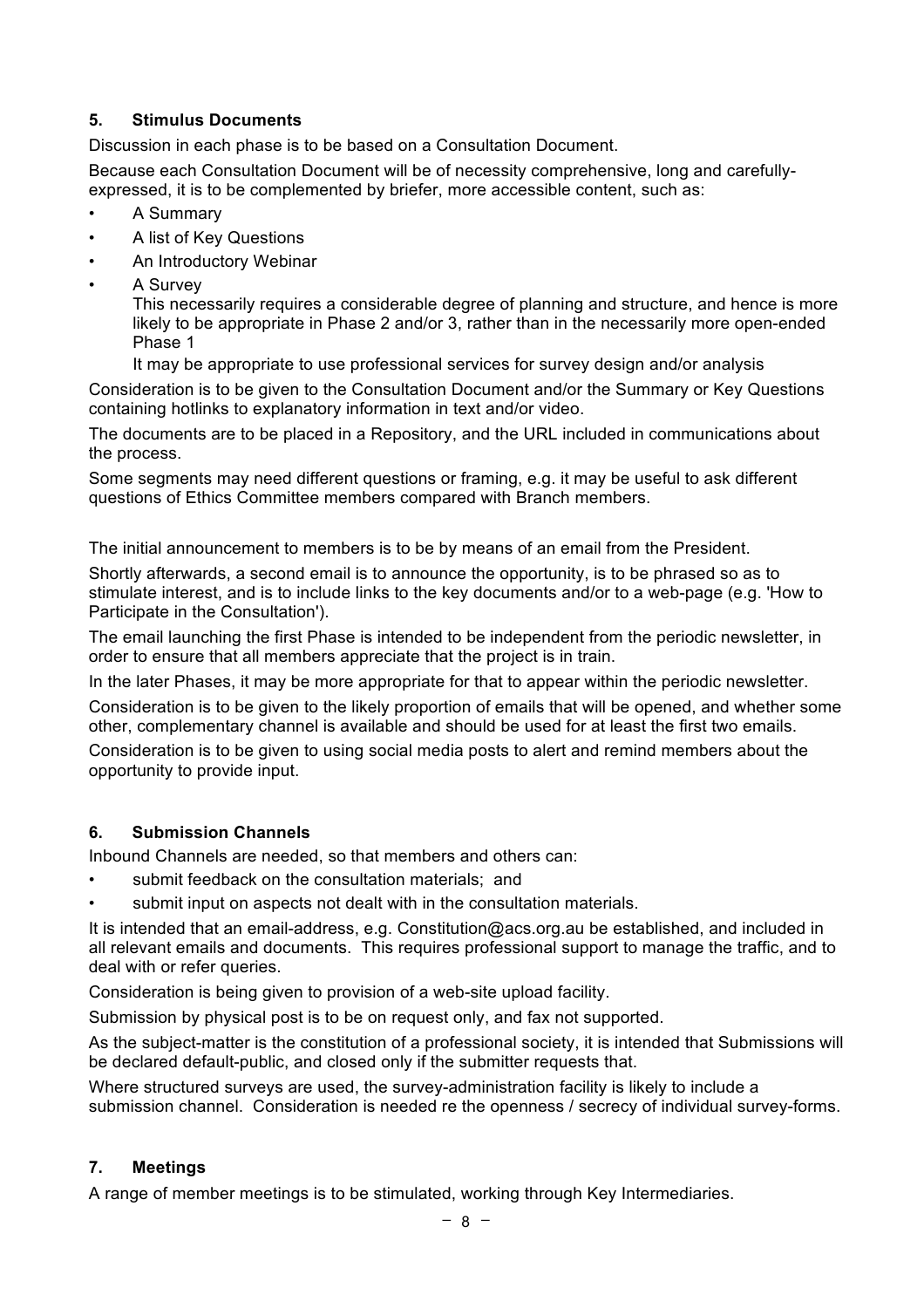Given the diversity of venues and contexts, CRWG proposes this framework for meetings, with each Key Intermediary invited to adapt it to their particular circumstances.

The **form of each meeting** is to be developed in consultation with the Key Intermediaries:

- *Face-to-face* in some circumstances, e.g. for BECs, for a concentrated regional Chapter (e.g. Wollongong), or a for a densely-populated CBD (e.g. Adelaide), or for a large satellite-centre (e.g. Parramatta, Macquarie Park, St Kilda)
- *Video-conference* in some circumstances, e.g. for highly-dispersed Branches, national member-segments, and national organs, and where COVID precludes face-to-face meetings
- *Hybrid*, in the common circumstance of a Branch with CBD, suburban, regional, rural and remote members, and/or COVID-induced lockdown or caution about large face-to-face events

The **process for each meeting** is envisaged as follows:

• *Conception*

It is envisaged that each Key Intermediary will devise the nature of the event, or part of an event, in consultation with and supported by CRWG members as appropriate.

• *Organisation*

It is envisaged that each Key Intermediary will utilise established mechanisms to bring the event, or part of an event, to fruition.

Consideration needs to be given to audio- (or possibly video-) recording to be conducted, enabling replay and/or transcription of some or all of the event.

• *Motivation*

It is envisaged that each Key Intermediary will stimulate attendance, in part utilising materials from CRWG.

If desired, an introduction to the session can be provided by a CRWG member, if not in person then in pre-recorded form.

• *Conduct of the Meeting*

It is envisaged that CRWG will provide a template agenda and script to assist in its conduct.

• *Discussion Facilitation*

It is envisaged that each Key Intermediary will arrange faciliation in a manner appropriate to the context, by themselves, another BEC member, a Branch member, or some other person. Where a professional facilitator is preferred, a submission for budget approval can be made to the CEO, through the Branch Manager where appropriate.

• *Documentation*

It is intended that a Meeting Secretary take notes and provide a copy to CRWG. The notes will desirably identify the topics and themes discussed, positions adopted and arguments made within each of them, consensual positions and agreement-to-disagree positions reached, and significant quotations.

Where a professional resource is preferred, a submission for budget approval can be made.

The following **categories of meetings** are envisaged:

- At least one, possibly multiple, national live events are envisaged, by video-conference
- Branches are to be encouraged to, for each Phase, hold a BEC meeting, and at least one live event for members generally, preferably hybrid, perhaps by necessity video-conference only
- Depending on practices within the particular Branch, Branch Chairs may be more or less dependent on their Branch Managers and staff in relation to the meeting arrangements
- Branches are to be encouraged to also consider running events at Chapter-level, or otherwise on a regionally-dispersed basis, whether face-to-face, video-conference or hybrid
- Meetings within key member-segments are to be sought, where focal-points exist or can be devised (e.g. younger members, IAPA members)
- PPP 'Trusted Sources' / sponsors / coordinators, probably in the form of a roundtable
- National Organs (Boards, Committees, SIGs) are to be encouraged to hold a live event, or to stimulate members to consider making submissions from their particular perspective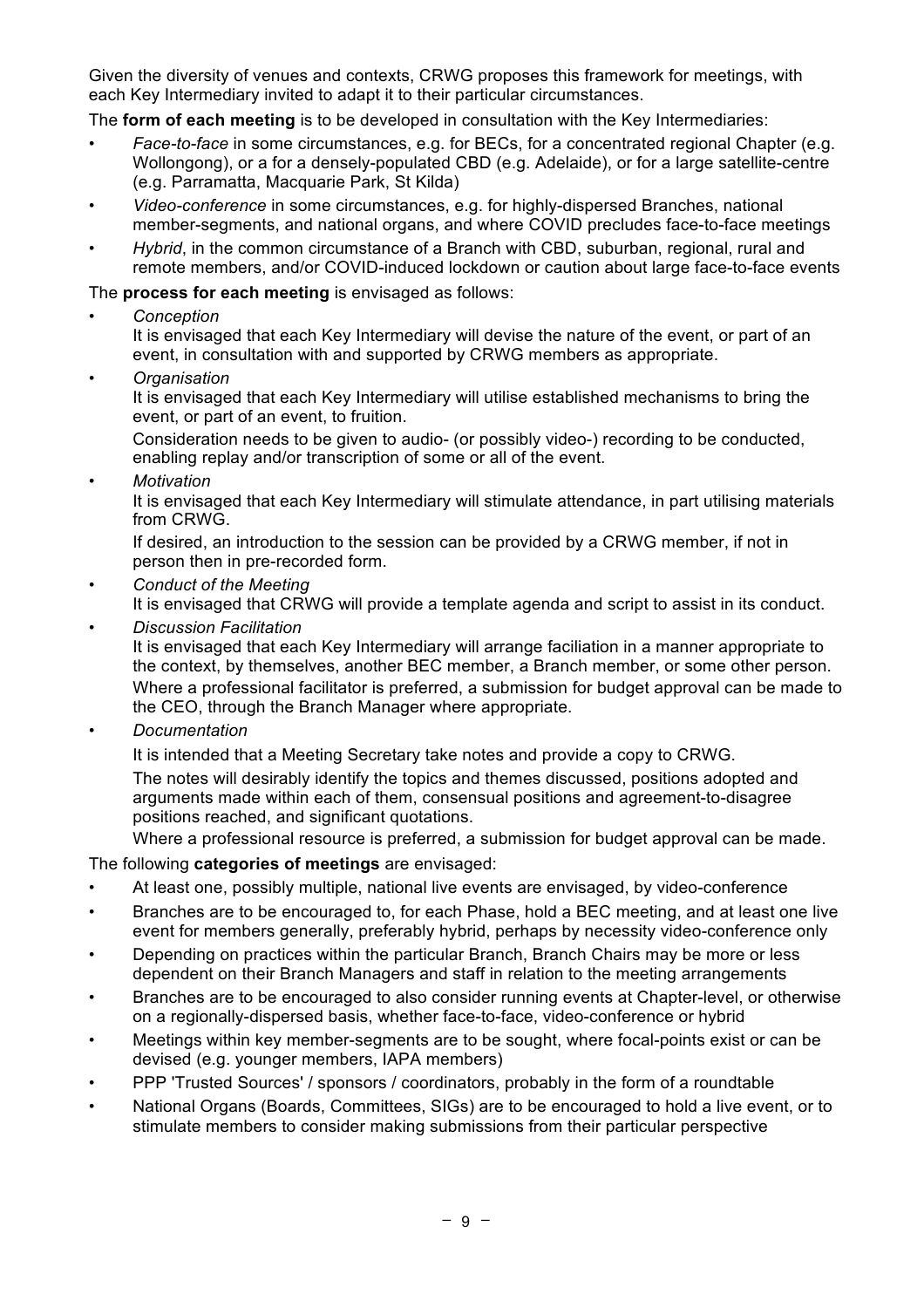## **8. Electronic Interaction Channels**

Meetings, whether face-to-face, hybrid or video-conference, by their nature involve both input to the CRWG's deliberations and a degree of interaction with other members. However, contemporary expectations are of an online interactive platform to create the opportunity for members to interact, and cross-stimulate, and hence for the CRWG to gain access to additional, and quite possibly complementary input.

## **• Online Forum**

An Online Forum is to be used, so that threads of discussion can evolve of their own accord.

The discussion-space is to embody suitable structure (e.g. topics and themes, or focal questions), so as to achieve a reasonable degree of order within electronic discussions and the resulting text.

Functional Requirements are in the following document: CRWG-ForumSvce-210709.doc

The possibility of making anonymous contributions is desirable.

Some indication of the segment / perspective of commentators would assist interpretation.

Members may wish to make documents available, e.g. exemplars from other Societies. It is envisaged that members will be able to post files into a repository and publish the URL.

It appears that the Society's current platform, based on HiveBrite, fulfils the requirements.

It is of the nature of such fora that controversial comments may be made from time to time. To address that, governance arrangements are to be established, taking into account current law and existing practice, including within existing ACS channels.

When any person joins the conversation, a Code of Conduct needs to be prominent. An FAQ will be needed, to explain the purpose, process and rationale underlying the governance arrangements, with a link to the Code.

The need for interactivity and hence minimal delay between posting and publication needs to be balanced against the risk of postings that breach of the Code and possible consequential harm.

Alternative forum management approaches include:

As a minimum, there is a need for monitoring of postings by the Forum Management Team, including use of any available 'flaming' auto-monitoring facility, prompt switching-on of moderation for individuals who breach the Code, and a mix of off-list communications to individuals and on-list general reminders in order to interdict emergent problems

This is consistent with the implementation of the relevant provisions of the Online Safety Charter, 1.1-1.3 and 3.2, within the context of the Society's existing arrangements https://www.communications.gov.au/file/48925/download?token=qih8NOGg

- An intermediate, contingency-management approach, whereby segments of the conversation (e.g. sub-fora or threads, depending on the platform), or the entire forum, can be promptly switched to moderated-mode for cooling-off periods
- A moderation-always-on approach. This would doubtless be perceived by many members to be authoritarian, inconsistent with the nature of a membership-based professional society, and inconsistent with the declared purpose of a deliberative, open and consultative process with the ACS membership.

No evidence has been seen of any circumstances in which strict liability for content arises. The risks are at this stage entirely manageable through active monitoring, notification channels, and pre-planned, prompt and proportionate action as and when issues arise.

Consideration is to be given to the scale of effort involved in forum management, and appropriate resourcing of the Forum Management Team by staff, volunteer and/or casual resources.

## **• Social Media**

The CRWG is to consider, in consultation with Executive Branch, actively seeking member input through one or more social media channels.

In addition, It is quite likely that members and perhaps others will use Social Media channels for comments or discussions without CRWG involvement. The intention is that such channels be monitored, for such content and readings of sentiment as the posts offer.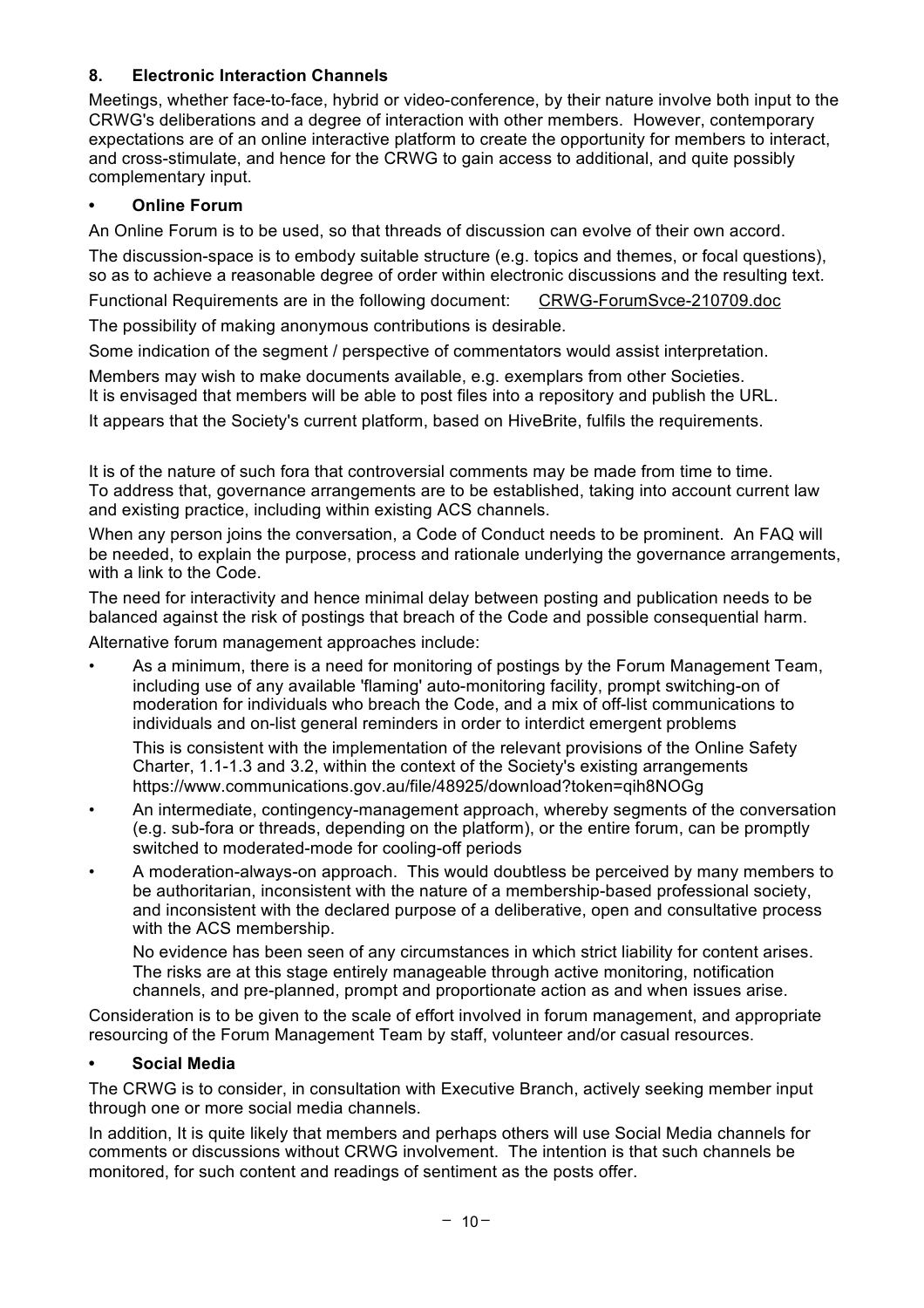Consideration is to be given to the scale of effort involved in both categories of social media activities, the extent which this may increase the workload of the staff who manage this aspect of the Society's operations, and whether additional casual resources may be needed.

## **9. Analysis**

Input to the Analysis phase is to comprise text documents from:

- the Submission Channel(s):
- the Meetings; and
- the Online Forum.

In addition, the less formal Social Media channels on which discussions have occurred need to be reviewed, and relevant extracts taken and/or summaries written.

Additional sources may be added to the pool, such as communications sent to the Society prior to or independently of the current process, or media reports of substance.

To the extent practicable, text is to be consolidated into a single repository, retaining metadata that makes clear its provenance. The repository needs to support search-capabilities across all content. The Analysis activities are to involve:

- sifting, searching and sorting;
- the identification of:
	- topics and themes additional to those in the consultation document;
	- within each topic and theme, positions adopted and arguments made;
	- consensual positions and agreement-to-disagree positions reached;
	- significant quotations that are clear and/or representative of views expressed;
- assessment of sentiment, and of sentiment-strength.

Consideration is to be given to the use of a text-analysis tool, in which case consideration is also to given to whether professional skills support is needed, whether from staff, contractors or consultants. The tool will need to be able to deliver insights into texts that are diverse in their origins and contexts, e.g. some will work within the topic-structure and framing provided in the consultation document whereas others will be of the nature of 'advice freely-offered'; some will be written and some transcribed-oral; and some will comprise a member's original words whereas other text will be second-hand reports from a meeting secretary or reviewer.

## **10. Reporting**

A Report is to be prepared for publication in the Repository, and notification to members.

This may be supplemented by internal reports within the CRWG, to Congress, etc.

The open report is to provide information on the process that was conducted, the salient features of the input received, topics on which views are reasonably consistent, topics on which views are varied, and the key messages being carried forward to the next phase.

The open report is intended to be sufficiently brief to be digestible by members, and may be supported by appendices. Alternatively, it may prove more effective to write a longer report, but precede it with a short summary.

#### **References**

Swerhun N. with Avruskin V. (2016) 'Discuss, Decide, Do' Swerhun Inc., Toronto, 2016, at https://www.swerhun.com/step1-develop-an-engagement-plan

AA1000 (2015) 'Stakeholder Engagement Standard' AccountAbility, AA1000 SES, 2015, at https://www.accountability.org/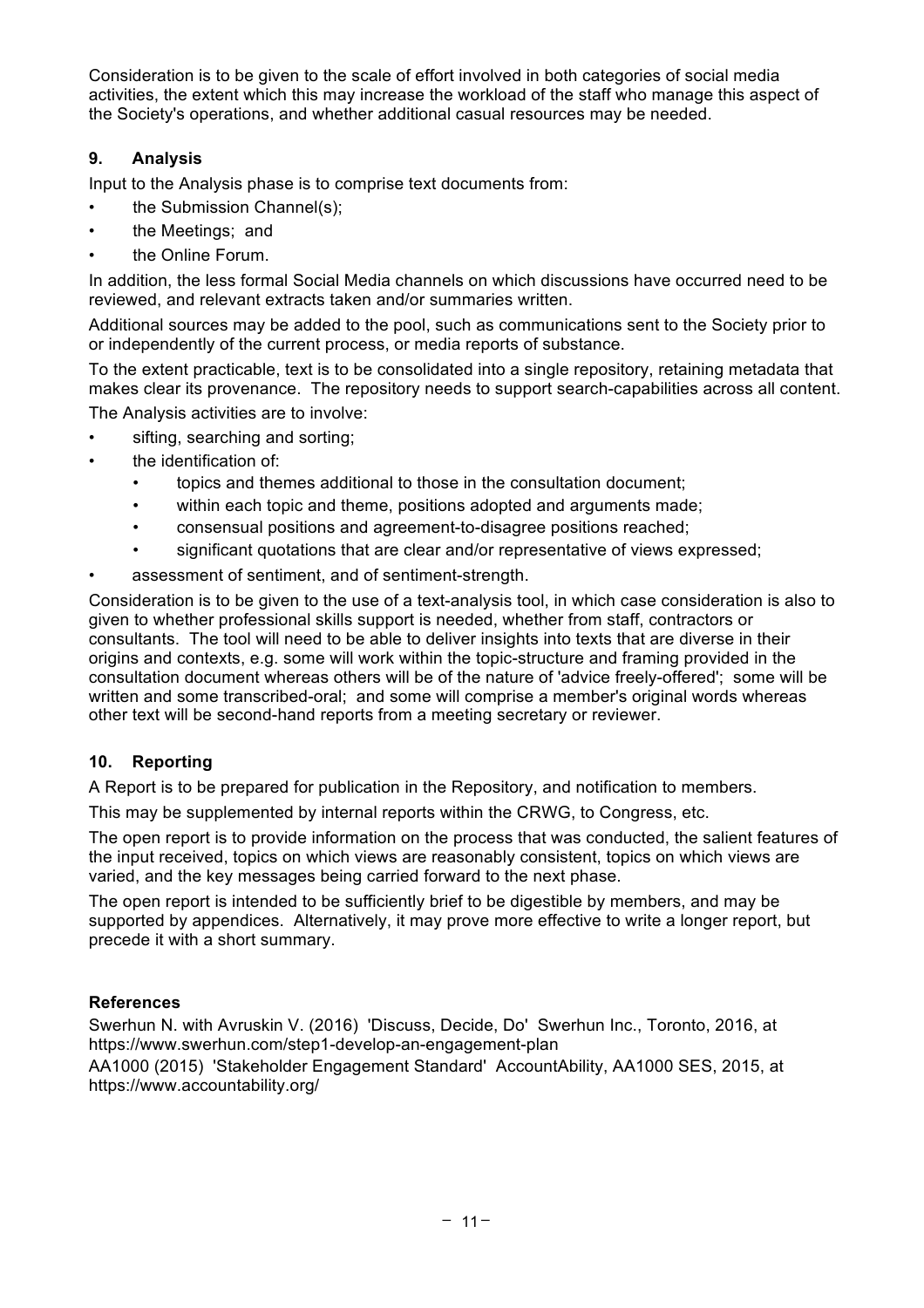## **Risk Assessment and Risk Management Summary**

The design of the Engagement Plan reflects the assessment of risks arising in relation to the process, in particular the following considerations:

- **The possibility of recriminations and inflammatory comments** rather than positive and professional discussion – addressed by making information available in advance and thereby providing some structure to live events, and having a Code of Conduct and moderation arrangements in place for the online forum
- **The possibility of a lack of input**, due to such factors as apathy, participation fatigue, or fear of consequences – addressed by an initiation email from the President, and design of the consultation document for each round so as to air the issues and stimulate input
- **The possibility of volunteer fatigue** resulting in a shortage of CRWG resources and slow progress – addressed by having a sufficient number of sufficiently committed CRWG members, clear intra-CRWG communications, clear task priorities and sequences, clear agendas for meetings, and short meetings
- **Unrealistic expectations** among members addressed by including information in consultation documents, and where needed during meetings, about the constraints on constitutional options that arise from relevant law and governance guidelines
- **Distrust** among members of the motivations of the CRWG, office-bearers or staff addressed by open processes, open consultation documents and reports, openness in discussions, and declarations of conflicts of interest
- **Barriers to engagement**, such as COVID-based closedowns and infrastructural inadequacies – addressed by using multiple channels including face-to-face, videoconference-based and hybrid events, and electronic submission and interaction fora
- **Barriers to the the achievement of consensus**, such as irreconcilable differences in views – addressed by ensuring that CRWG members are present at key events, and that each event organiser adopts a professional, calming and collegial approach to the event's conduct
- **Reputational damage** to the Society, internally or externally, arising from the appearance of internal division – addressed by the tenor of the consultation documents and the manner in which the events and online forum are conducted
- **Operational Efficiency and Flexibility Risk** to the Society, arising from constitutional features that are unjustifiably cumbersome or constraining – addressed by the conduct of scenario analyses, and by reviews by the CEO and staff, and by the Business Assurance Committee and Past Presidents
- **Contingent liability** in particular arising from postings on the online forum addressed by means of governance arrangements and resourcing, including a Code of Conduct and FAQ communicated to participants, monitoring of the channels, and pre-planned, prompt and proportionate action where breaches of the Code occur or it appears they may occur
- **Excessive cost** addressed by utilising the goodwill and professional commitment among members of the CRWG, Branch Chairs and other BEC members, and chairs and members of national Boards, Committees and National SIGs, acquiring professional services in a targeted and controlled manner, and utilising existing infrastructure wherever practicable
- **Excessive delay**, accumulating from various factors addressed by maintaining momentum, engaging with key players at each stage, repeatedly reviewing the plans for excessive detail and duplications, avoiding the announcement of fixed-date, long-term commitments, and framing timelines as targets and aspirations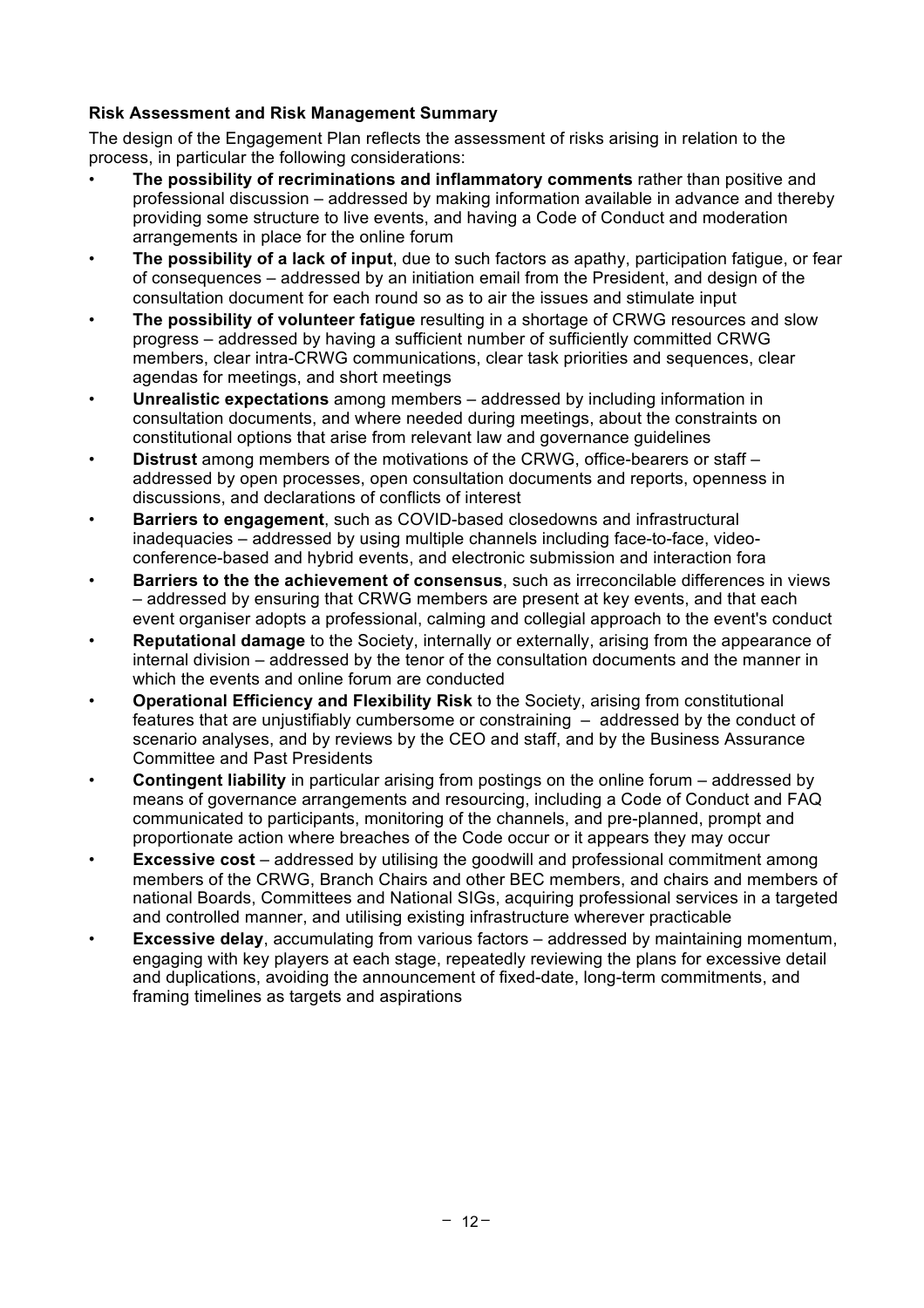## **Appendix A: Stakeholder Segmentation and Outbound Channels**

This section identifies categories of members, including prospective members, and other stakeholders. Within each category, segments and/or specific organisations are identified. In each case, potential communication channels are noted.

#### **Membership**

| <b>Branch-Related Segments</b>                         |                                                                |
|--------------------------------------------------------|----------------------------------------------------------------|
| <b>BEC Members</b>                                     | <b>BEC Mailing Lists</b>                                       |
| <b>Branch Members</b>                                  | <b>Branch Mailing Lists</b>                                    |
| <b>Chapter Members</b>                                 | <b>Chapter Mailing Lists</b>                                   |
| <b>Overseas Members</b>                                | Overseas Mailing List(s)                                       |
| <b>Students</b>                                        | ? Students Mailing List                                        |
| $\ldots$ ?                                             |                                                                |
| <b>National Segments</b>                               |                                                                |
| <b>Congress Members</b><br>(current only? last 5 yrs?) | Congress Mailing List(s)                                       |
| Committee-members<br>(current only? last 5 yrs?)       | <b>Committee Mailing Lists</b>                                 |
| Fellows                                                | <b>Fellows Mailing List</b>                                    |
| <b>Young Members</b>                                   | ? by excerpt from Membership Register ?                        |
| National SIGs / Cols                                   | aSCSa (Safety Critical Systems), ACCE (Computers in Education) |
| <b>IAPA</b>                                            | <b>IAPA Mailing List</b>                                       |
| $\ldots$ ?                                             |                                                                |
| <b>Partnership Program (PPP)</b>                       |                                                                |
| <b>Responsible Execs</b>                               | PPP Responsible Execs List(s)                                  |
| <b>Prospective-Member Segments</b>                     |                                                                |
| <b>Eligible Non-Members</b>                            | <b>Past Event-Attendees Lists</b>                              |
| Non-Member Employees<br>of Tenants of ACS Labs         | ACS Labs List(s)?                                              |
| Employed IT staff                                      | ? via inhouse Supervisors of Graduate Programs                 |
| Ex-Members                                             | ? by excerpt from Membership Register ?                        |
| Ex-Committee-Members                                   | ? by excerpt from Membership Register ?                        |
| <b>PY Clients</b>                                      | PY Client List(s)                                              |
| <b>Skills Assessment Clients</b>                       | Skills Assessment Client List(s)                               |
| <b>Tertiary Instn Students</b>                         | ? via staff who are ACS members                                |
|                                                        |                                                                |

## **• ACS Staff**

Staff (All staff, or only Staff who are not also ACS Members?)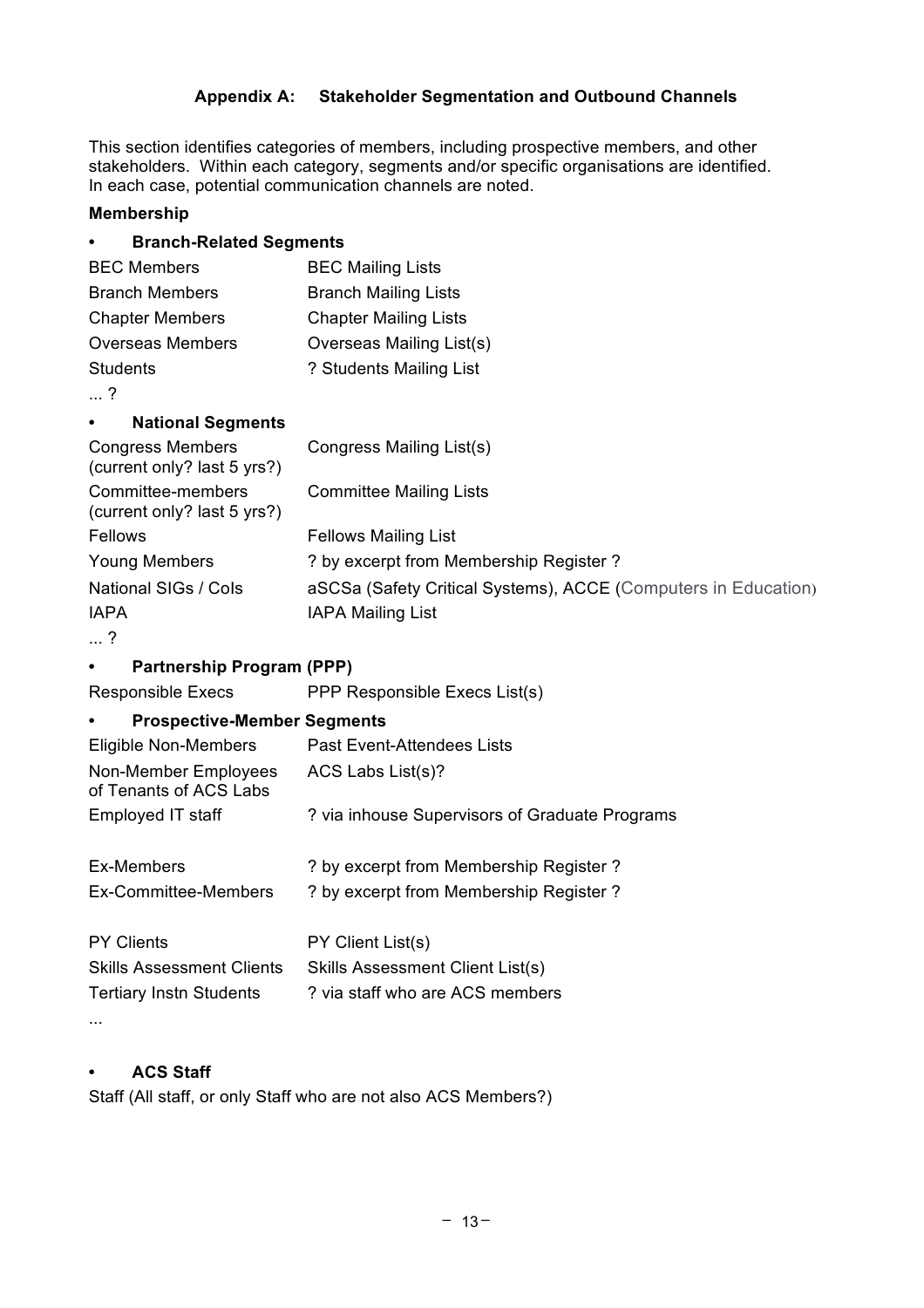#### **Other Stakeholders**

#### **• Related Professional Associations**

It is envisaged that notice of the activity will be sent to relevant associations of a professional nature with which the Society has, or beneficially could have, some kind of relationship, including specifically ICT associations, e.g.:

- ACS Foundation
- Pearcey Foundation
- FITT
- TSA
- ?Visual Arts
- ?FinTech
- ...

and adjacent professional associations such as CA ANZ, possibly IEEE, IE Aust.

#### **• Industry Associations**

Notice of the activity could be usefully sent to relevant industry associations, both internal:

- ADMA
- $\cdot$  D+TC
- DGA

and external, in particular:

- AIIA
- $\bullet$  ...

#### **• Other Organisations**

Notice of the activity is likely to be appropriate to some other organisations:

- Professional Standards Council
- Professions Australia
- Department of Home Affairs
- Association of Deans in IT (via Caroline Chan)
- CORE (via David Abramson)
- Australasian Association for Information Systems (via Rodney Clarke)
- IFIP (via Anthony Wong)
- ACS Labs Tenants
- ...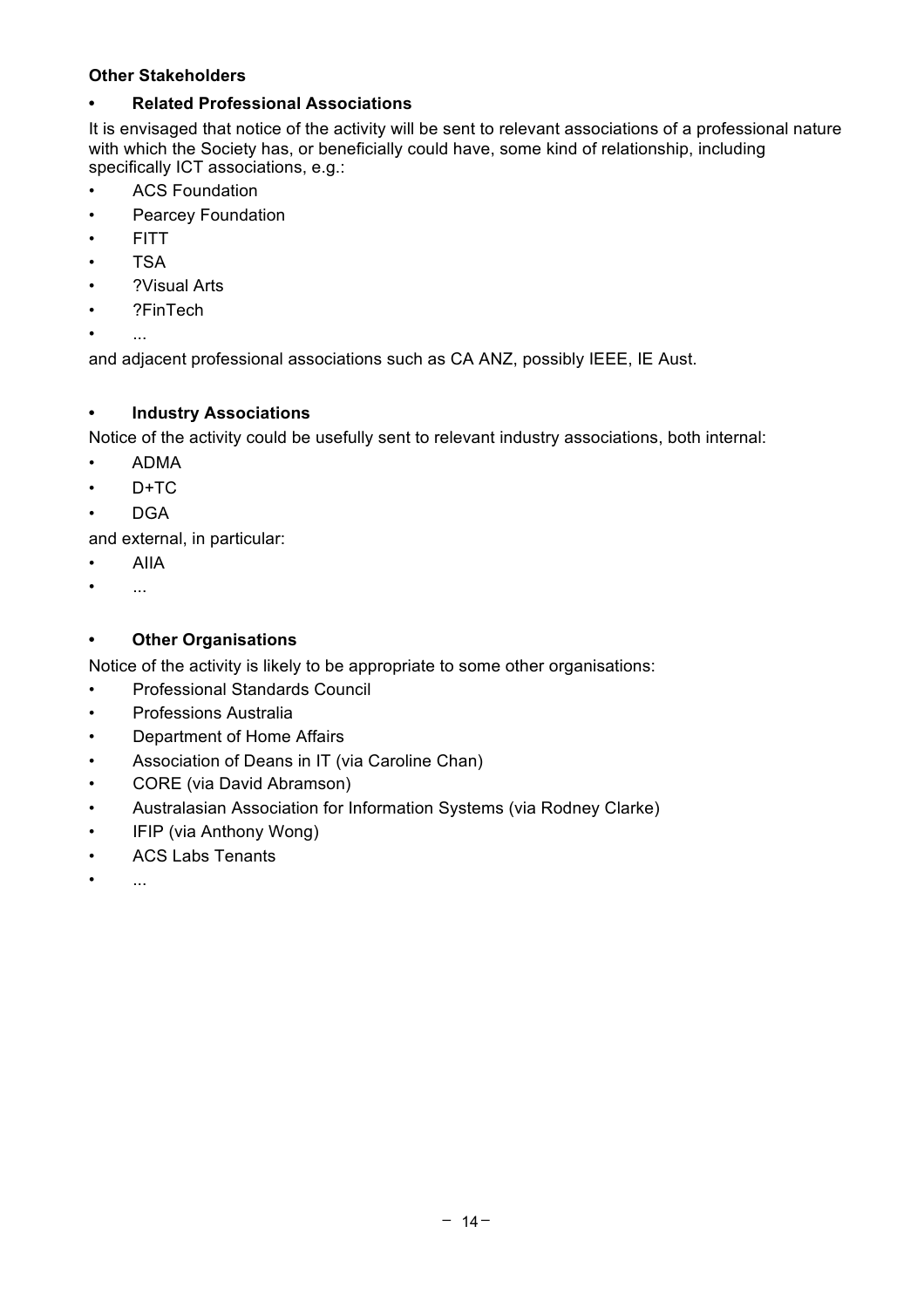## **Background**

The later stages of the Round 1 Consultation required the following tasks to be taken:

- 1. Content Extraction
- 2. Content Encoding
- 3. Content Consolidation
- 4. Content Analysis
- 5. Review
- 6. Consolidation
- 7. Rationalisation
- 8. Reporting:
	- Monthly Report to Congress
	- Report back to Members
		- A document that draws out the implications for the Round 2 Consultation

This document defines the methods adopted for each of those tasks.

The possibility was considered of consultation momentum being sustained post c. 7 November. The contingency plan was put into place to switch to two waves of report, on the planned date(s), and some time later, noting that Congress had a 17-18 Nov Deadline for 24 Nov Congress, MC's last meeting was 8 Dec, and the report needed to reach members by 10 Dec at latest, to beat the Christmas wind-down.

## **1. Content Extraction**

Input and feedback was, as planned, forthcoming in multiple channels. The content was acquired from all channels, converted where necessary, and gathered into a common context.

The channels and their characteristics were as follows:

## • **Submission-form content in free text**

This was low volume, with 14 text submissions during the consultation month of October. It arrived in the crwg-submissions@acs.org.au mailbox, which Roger had access to.

## • **Submission-form attachments, in whatever format the participant sends**

This was low volume, with 5 submissions plus 6 emailed directly to CRWG members. It arrived in the crwg-submissions@acs.org.au mailbox, which Roger had access to.

## • **Meeting-notes**

This was moderate-volume.

At 31 October, there were 15 national video discussion reports, plus 7 other reports from key intermediaries at national and Branch levels. 2 further Branch reports arrived by 12 Nov.

## • **Social media comments**

No reports of substantive content came to attention.

## • **Online Forum**

There was moderate-to-heavy traffic, with c.350 messages extracted on 1 November. The only export capability found in groups.io is at Admin > Settings > Export Group Data. It generates .mbox format. A backup copy was extracted.

A workable manual process was devised, whereby:

- a file was created for each of the 38 Tags
- each Topic within each Tag was accessed
- the content (plus contributor's identifier and date-time-stamp) was pasted into the Tagfile. Each of the 350 posts carried an average of 3.5 Tags, giving c.1250 post-copies

The extractions were performed between late Sun 31 Oct and late Mon 1 November.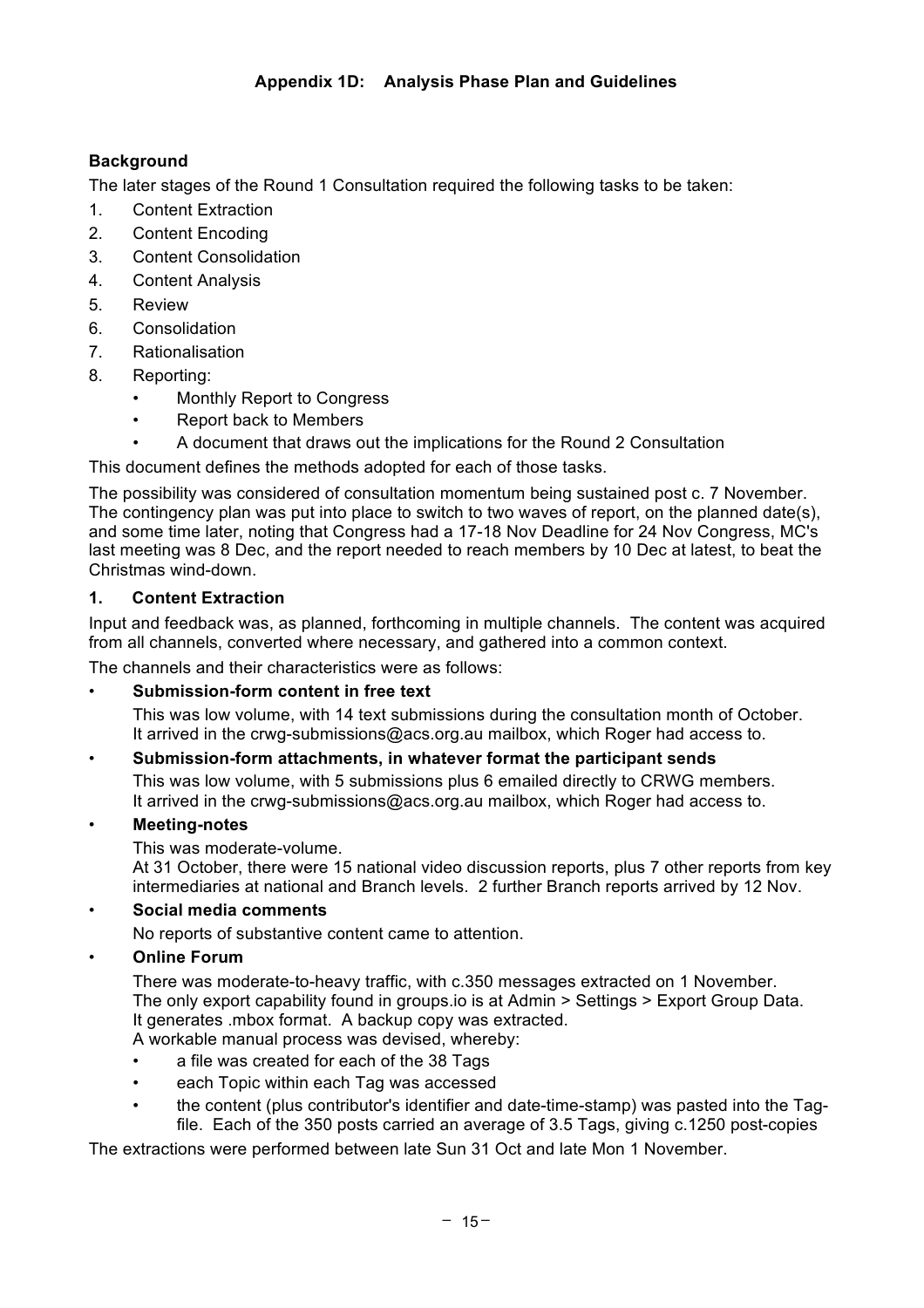A second and final round of extraction of late-arriving content of consequence was undertaken on 13 November. That resulted in:

- no further **Submission-forms in free text** making **14** in all
- 4 further **attached Submissions** making **15** in all (17 pp.)
- 2 further sets of **Meeting-Notes** making **24** in all (4 pp.)
- c.50 further **posts on the Online Forum** making **c.400** in all (14 pp.)

#### **2. Content Encoding**

Content encoding comprised the following steps:

- Review of all content, **highlighting all potential keywords** or indicators of the theme that the contributor was addressing – by underlying the relevant passages
- Review of all content, **highlighting** all fluent expressions of points that had potential as **'quotable quotes'** to illuminate points made by contributors – using bold-face type
- Review of all content, **inserting cross-references to the 38 Hashtags** that were provided to, or added into, the Online Forum, e.g. using **[TT]** where TT is the tag or a tag-abbreviation

This was performed:

- For the 15 session notes, progressively, as reports were written
- For the 9 meeting notes, progressively, as notes were received and reviewed
- For the 29 submissions, after extraction was undertaken
- For the Online Forum, content was already tagged, and the keyword and quotation identification was performed after extraction was undertaken

#### **3. Content Consolidation**

The consolidated form was designed to have the following attributes:

- Consistent format, with Word .doc(x) adopted
- Conveniently searchable across the corpus
- Conveniently extractable to enable quotations
- Conveniently publishable
- Sufficiently cross-referenced to assist in the detection of synonyms and closely-related themes, completeness-checking, and the replication / audit of extraction and analysis tasks

The content requiring consolidation was as follows (c.370 pp.):

- A. Submissions
	- A1. Attachments provided via the submission form [15, 24pp.]
	- A2. Free-Text Comments via the submission form [14, 4pp.]
	- A3. Attachments sent directly to CRWG members [6, 9pp.]
- B. Meeting-Notes
	- B1. National Video Discussion Sessions [15, 24pp.]
	- B2. All Other Sessions [7, 15pp.]
- C. Online Forum Content

C1. Tag-Based Files [38, 300pp. – 32 range 3-14pp., outliers of 1, 1, 2, 17, 18 and 20pp.) Consolidation comprised the following steps:

- A copy was made of each of the 38 Online Forum files
- For each Tag-based file in C1, the other files were inspected and the relevant passages appended to the Tag-based file. The sequence (small files first) was: A2 (text subs); A3 (attached subs); A1 (files emailed directly to us); B2 (7 meetings); B1 (15 sessions). The c. 700 raw comments exploded to in a total of c. 2,200 comments in 450pp.

Appendix 1 to this document provides further detail on the steps taken during extraction and consolidation. The 38 Raw Content files and 38 Consolidated files were placed on SharePoint.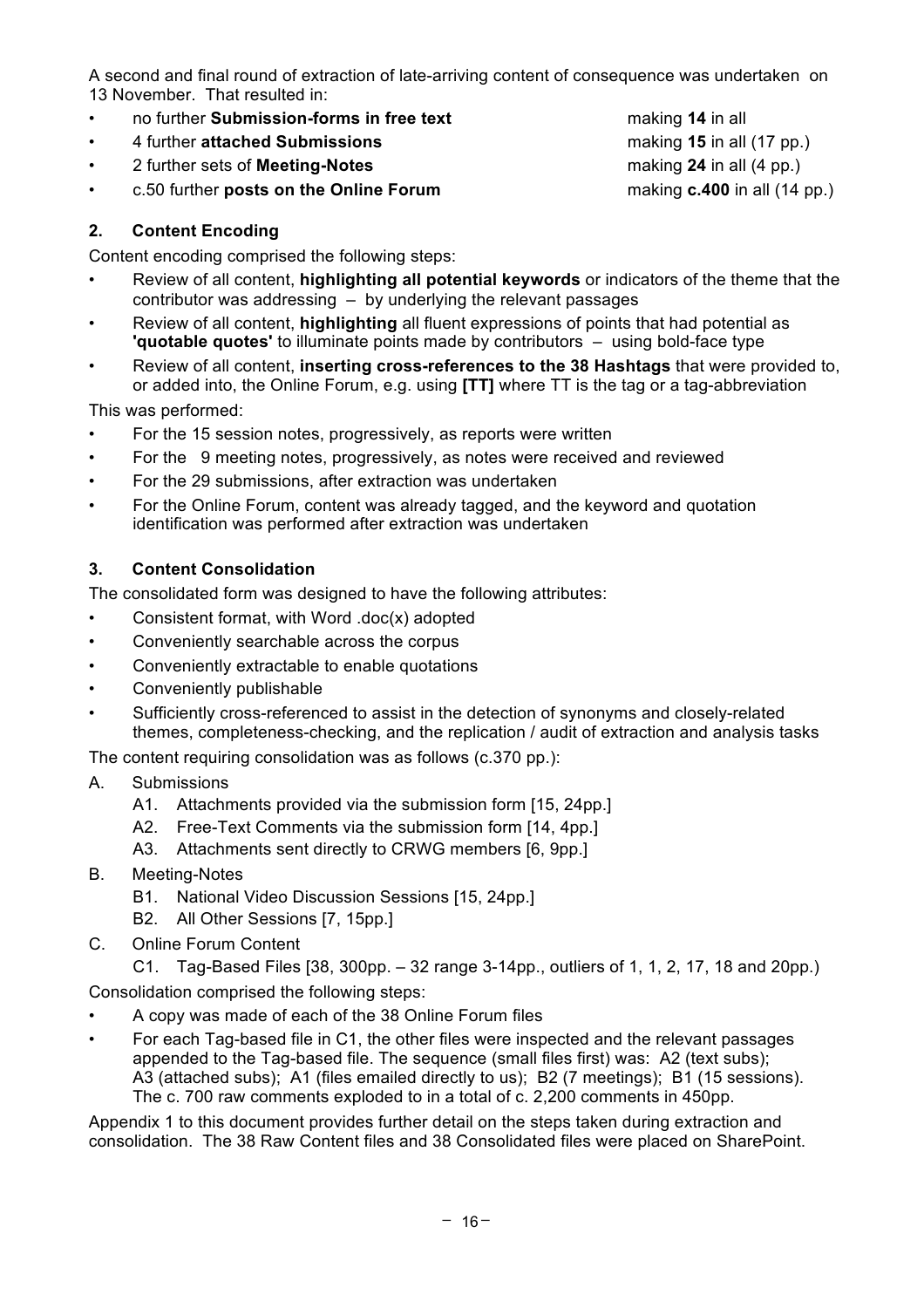## **4. Content Analysis**

This was undertaken by CRWG members, commencing 2 November completed 26 November.

It used the 38 Hashtags from the Online Forum, comprising:

- 13 Principles
- 14 Questions
- 6 additional keywords added by the Forum Manager (Nature, Mission-Purposes, Professional-Society, Key-Functions, Business-Lines, Industry-Associations)
- 5 further keywords added by participants (ACS-Spending, Chapters, Directors, SIGs, CLG).

The consolidation process had delivered 38 files, one for each of those Tags.

Within each of the 38 consolidated Tag-files, the text was scanned, clusters were postulated, the passages were encoded, counts and sentiment-assessment were performed, and the results were summarised in counts and short textual summaries.

As part of that process, a semi-structured review of the consolidated content was undertaken, with a view to identifying any additional expressions significant enough that they needed to be established as additional keywords, and extracting the content associated with these additional keywords into appropriate files. However, no additional keyword contenders emerged.

On 13 November, the late-arriving content 1-12 November was appended to each of the 38 Tagfiles. For those Tag-files that had already been analysed, it was necessary to do a supplementary analysis of the additional content, and make additions and amendments to the Tag-File.

Appendix 2 to this document provides a more detailed description of the technique used to conduct the analysis.

## **5. Review**

The Content Analysis of each of the 38 Tag-Files was conducted by a single CRWG member. After re-checking by the individual, a review of each Analysis-File was undertaken by at least one other CRWG member.

The aims of the Review step were to identify and address material instances of the following:

- misunderstandings or misinterpretations of members' input;
- inappropriate omissions or inclusions of members' input;
- inappropriate representation of members' input; and
- excessive intrusion of personal views into interpretations.

The guidance provided was, for each assigned Topic:

- 1. Scan down the Analysis-File
- 2. Scan down the Tag-File
- 3. Pseudo-randomly select samples of contents within the Tag-File, and check whether the Analysis appears suitably selective of and consistent with that Tag-File content
- 4. To the extent that material issues are detected or suspect, enlarge the sample
- 5. Send a note back to the Co-Convenors, reporting what was found, and attaching any proposed revisions.

Modest numbers of relatively small problems were found, analysed, and addressed.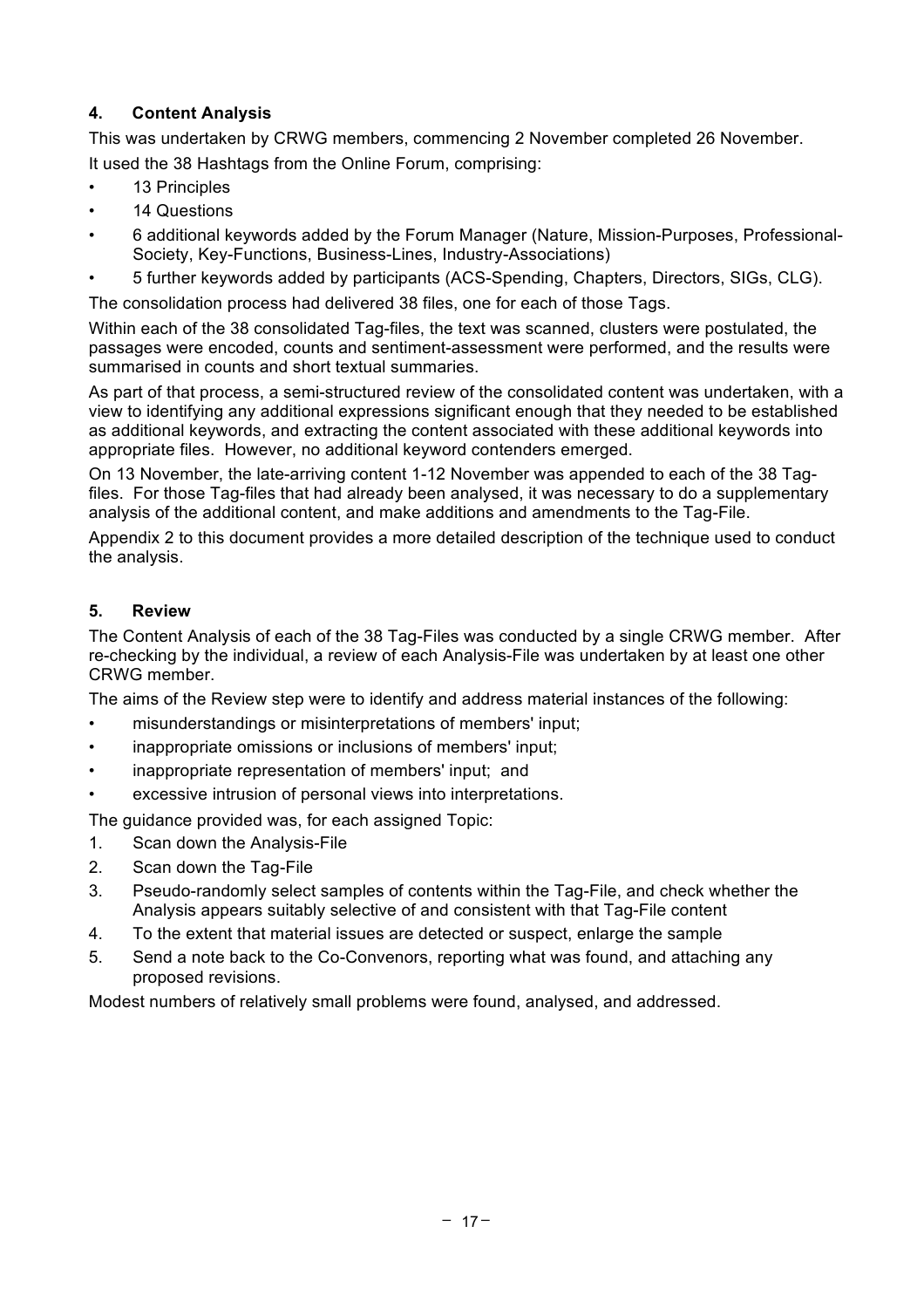## **6. Consolidation**

A chapter-structure was devised for the Report that clustered related Tags beneath a more abstract subject-heading. See Appendix 3 to this document.

For each of the 5 chapters, a StoryLine File was created.

For each Tag within each Chapter, the relevant Tag-File and Analysis-File were used to compose a 'story-line' of 50-500 words. The Tags within each chapter intersected in various ways. For example, there was a Tag for each Principle in the Consultation Document, and for most of the Principles 1 or 2 Questions were asked, each of which had its own Tag. The composition exercise therefore involved a considerable amount of rationalisation, including the selection and/or composition of text, followed by refinement to deliver a coherent presentation of the members' input.

Each of these Story-Line Files was distributed to CRWG members for review.

## **7. Rationalisation**

The Story-Line Files contained multiple story-lines, one per Tag, of which there were between 6 and 9 in each chapter. A further process of consolidation and rationalisation was necessary, in order to express a coherent presentation of members' input to the chapter's subject.

The Rationalisation Phase was conducted by variously selecting and composing text, with the intention of reflecting both the commonalities and the depth and diversity of views expressed in each area, but doing so in a reasonably succinct manner.

The resulting drafts of each chapter were then reviewed by all CRWG members.

## **8. Reporting**

The Report back to the Members was intended to balance comprehensiveness with accessibility and informativeness.

In Introduction and a Conclusions section were drafted, designed to prepare the reader to evaluate the 5 Chapters, and to draw out the content's implications.

The resulting drafts of each chapter were then reviewed by all CRWG members.

Finally, an Executive Summary was drafted, and reviewed by all CRWG members.

During December, implications for Round 2 will be drawn, based on Round 1 consultation.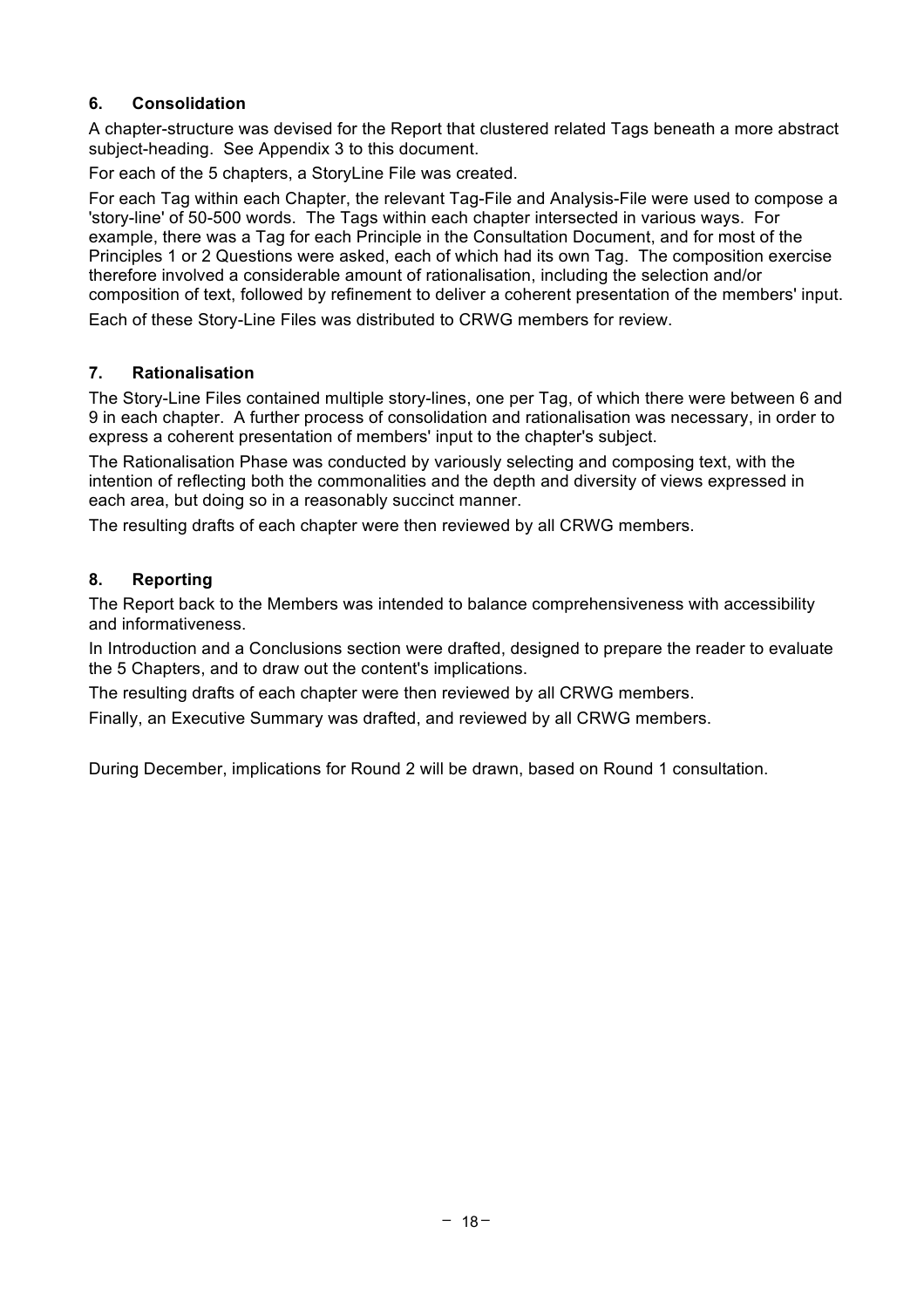#### **Appendix 1: Articulation of the Extraction and Consolidation Phases**

This Appendix provides a more detailed description of the technique used to extract and consolidate the content from multiple channels, and prepare it for analysis.

This technique will be applied again in Rounds 2 and 3.

#### **Preparation**

Did a trial extract from each Channel other than the Online Forum.

From the Online Forum, extracted a control list of the 38 Tags, with Topic-counts. (Topic-counts subsequently updated).

From the Online Forum, extracted a control list of the 45 Topics, cross-referenced to Tags, and with message-counts. (Cross-references to Tags and message-counts subsequently updated).

#### **Content Encoding**

For each Channel A1-A3 and B1-B2

- scanned passages serially:
	- adding Tags to passages, to enable subsequent consolidation into Tag-based files
	- underlined key passages
	- marked-up contender passages for quotation (boldface-type)

#### **Online Forum Clean-Up**

Within the Online Forum

- for each of the 45 Topics
	- for each Message
		- tidied up the format
		- watched for any that needed deleting or editing (nil)
		- added in cross-references to Tags where appropriate (a moderate number)
		- created new Tags and added them in where appropriate (nil)

## **Establishment of the Consolidation Files**

Within the Online Forum:

- for each of the 38 Tags
	- for each Topic in that Tag
		- extracted all Messages
		- stored a reserve copy with all content
		- stored a second copy as the basis for consolidation

[Step considered, not needed:]

- in the consolidation copy for that Tag
	- deleted passages that do not relate to that Tag

#### **Consolidation**

Applying the following process, trialling the smallest Channel (A2), then repeating for each of the other 4 Channels:

For each of the source-files A1-A3 and B1-B2

- for each Tag
	- scanned serially for ocurrences of that Tag
		- for each occurrence
			- extracted the relevant passage
				- appended it to the consolidation, incl. metadata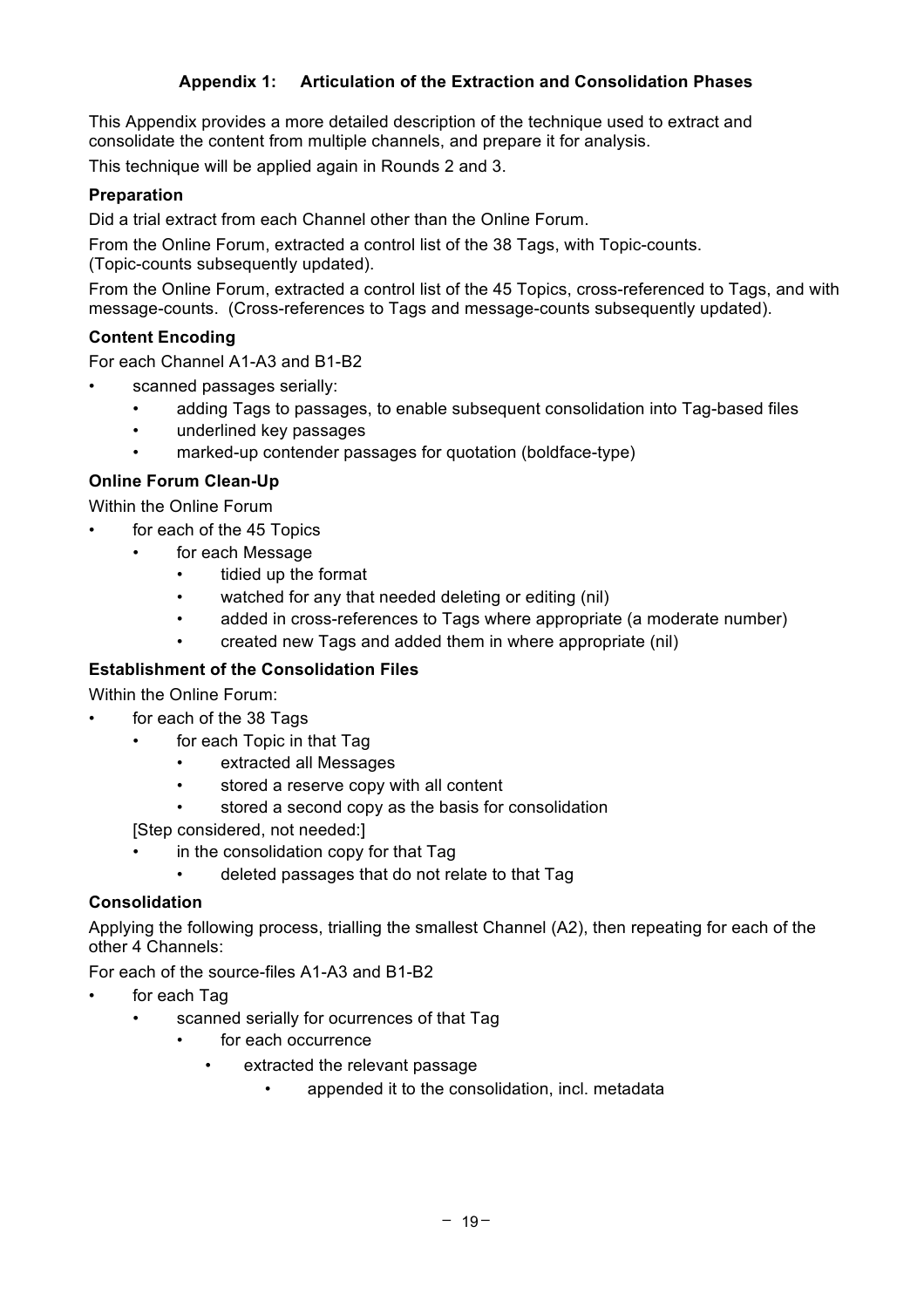This Appendix provides a more detailed description of the technique used to conduct the analysis.

Trials were conducted by WG members, to establish an appropriate process for the conduct of the analysis phase. This included both unstructured extraction and summarisation of text, and more structured approaches to provide some degree of quantification of the content.

The following is the approach to be adopted in respect of each Tag-file.

It is suggested that the first analysis be conducted on a relatively small file. In the first instance, each WG member is allocated 3 files, the smallest of which is 6-7 pages. Alternatively, any of the 17 unallocated files (of variously 1-6 pp.) can be used for trial-run purposes.

The process involves multiple passes over the content in the file, with each pass having a different purpose. This also assists in familiarising the analyst with the content.

#### **Preparation**

- 1 Make a copy of the relevant Tag-file filename CRWG-Tag-TAG-INIT.doc(x) where TAG is the short identifier (e.g. Q09, KF), and INIT is the analyst's initials
- 2 Create a new file to contain the analysis filename CRWG-Anal-TAG-INIT.doc(x) where TAG is the short identifier (e.g. Q09, KF), and INIT is the analyst's initials Use the Template at CRWG-Anal-TEMPLATE-INIT.doc See the sample files at CRWG-Anal-Q11-NT.doc and CRWG-Anal-Q13-DF.doc

#### **Analysis**

- 3 **Scan** the content in the Tag-file serially, reading superficially rather than deeply
- 4 **Scan** the content serially, but this time:
	- less superficially
	- paying some attention to the pre-indicated themes (underlined)
	- paying some attention to the pre-indicated quotations (in bold-face type)
	- noting multiple occurrences of content on similar themes
- 5 **Postulate some recurrent themes** noticed within the file.

A 'theme' might:

- reflect a sentiment (for or against, with a degree of strength); OR
- reflect two or more viewpoints (with some kind of indicator of the frequency of occurence of each viewpoint)
- 6 **Scan** the content serially:
	- inserting searchable **markers** for each recurrent theme e.g. [MM] for matrix management
	- adding and amending theme-underlining and bold-face quotes as appropriate
- 7 **Record** the number of responses and responders for each recurrent theme. Note that some themes or sentiments may have limited relevance to CRWG
- 8 **Scan** the content serially again, adding and refining themes and markers
- 9 **Repeat the scanning** until all unclassified comments have been dealt with
- 10 **Summarise** each recurrent theme in 1 or 2 lines
- 11 **Complete** the Analysis file
- 12 **Submit** the modified Tag-file and the Analysis file

## **Non-CRWG Content**

- 13 **Identify** content of potential relevance outside CRWG
- 14 **Extract and consolidate** the content into one or more files, by theme
- 15 **Submit** the file, for discussion by CRWG and then onforwarding to the CEO / PMO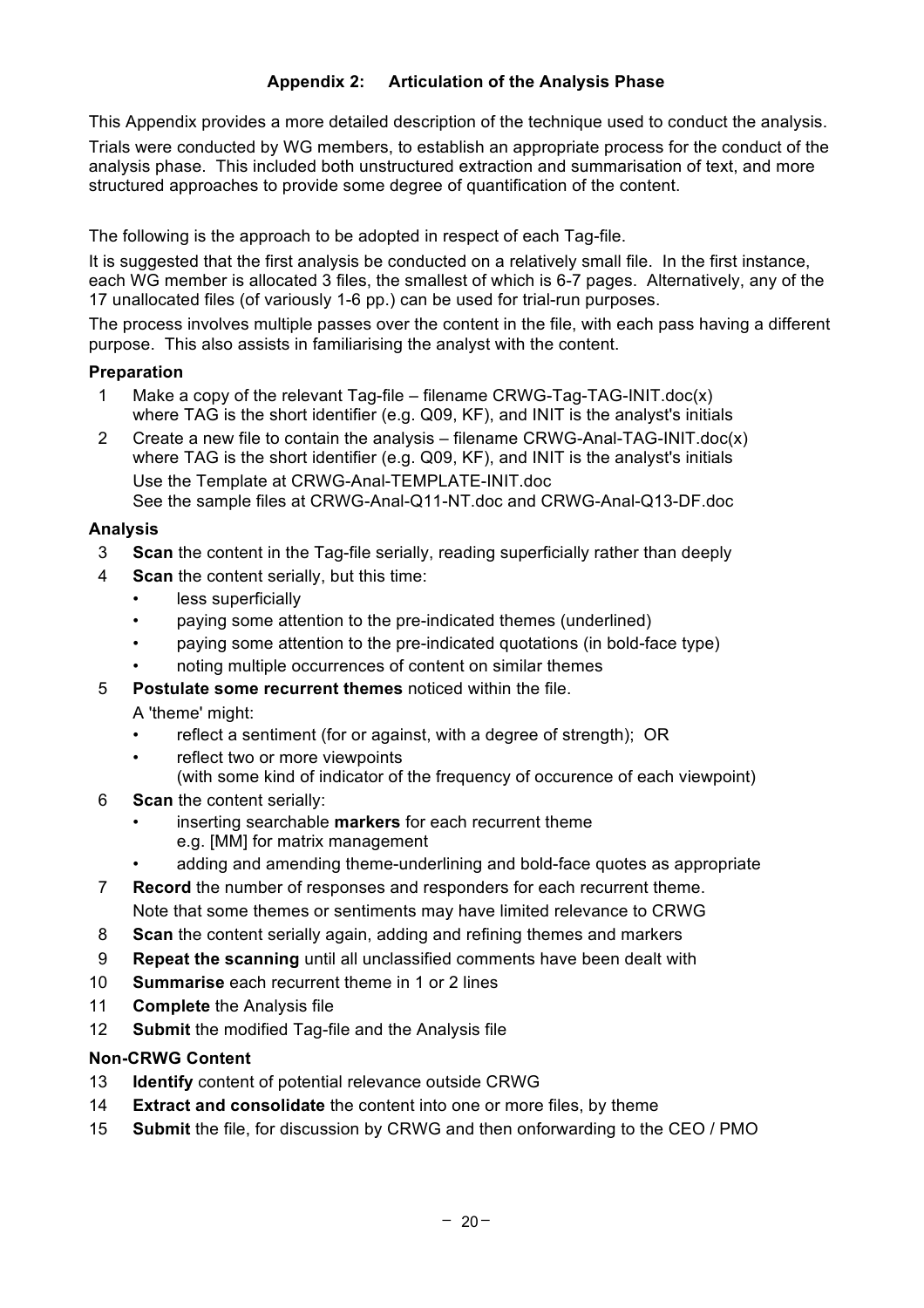#### **Allocation of Tag-Files to CRWG members for analysis**

As a bias-control measure, WG members were not invited to choose which Tags they wanted to examine. Instead, a pseudo-random allocation method was applied. This used stratified random sampling to cater for the considerable variation in size among the files (ranging from 1 to 20 pp.).

At initial allocation, 7 CRWG mewmbers were available.

The Tag-Files were sorted by page-count. Pot A was allocated the file with the largest page-count in the first group of 7, and the smallest in the second group of 7; Pot B was allocated the second in each of those two groups; etc. The third largest group of Tag-files all had about the same pagecount, so allocation was simply linear. Two variations were made to cater for the two trial analyses that had already been conducted.

This resulted in a range of page-counts between 32 and 35 (average file-sizes of 7, 11 and 15 pages), thereby satisfying both the randomness and fairness criteria.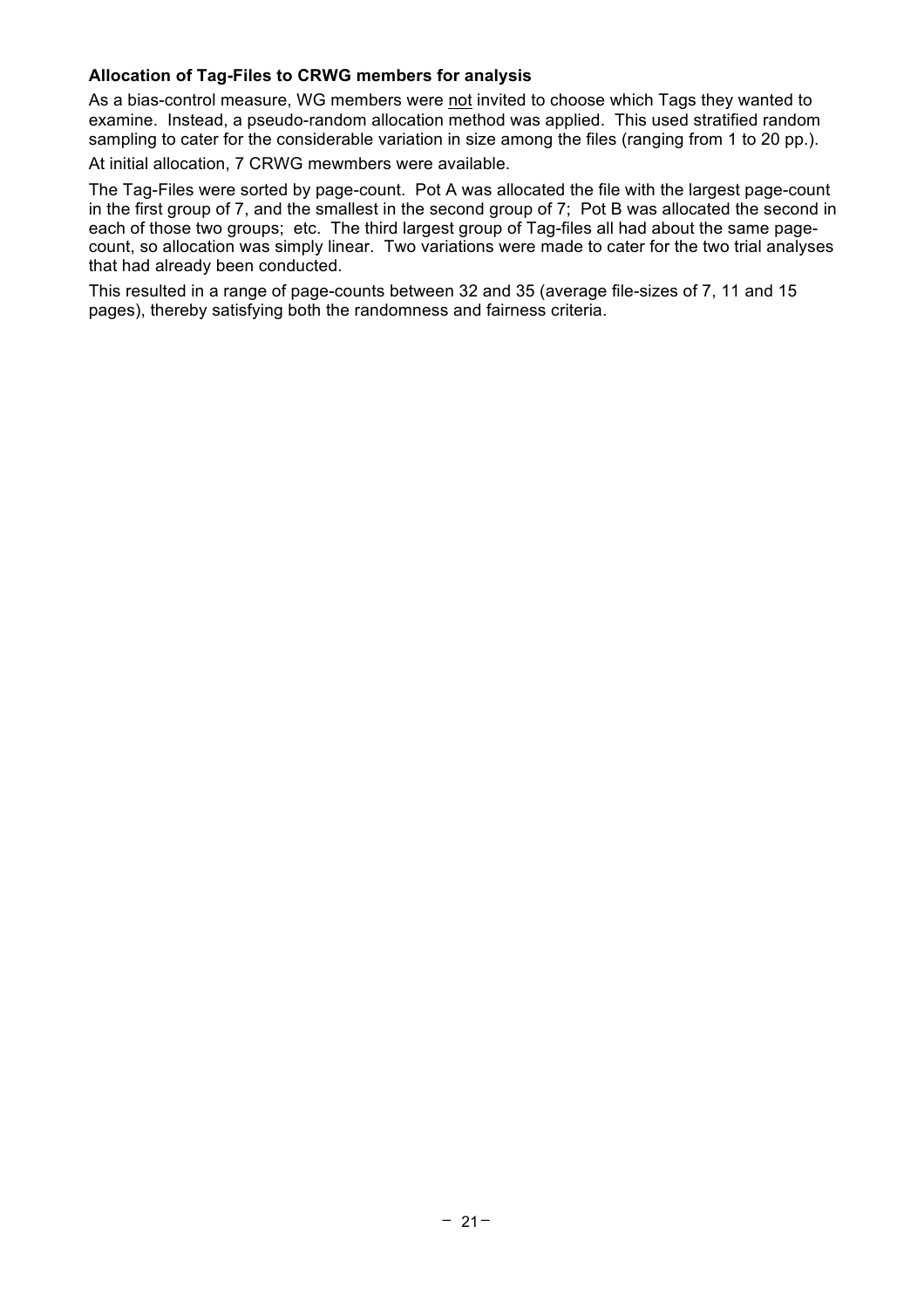# **Executive Summary**

#### **Introduction**

**1. ACS as a Professional Society**

Nat #Nature PS #Professional-Society Q01 #Q01 – Prof'l Society P00 #P00 – Meta-Principle

Q04 #Q04 – Associate Grade Q05 #Q05 – Managers, Users

#### **2. ACS Activities**

 $P01$  #P01 – Values MP #Mission-Purposes Q02 #Q02 – 'ICT' Q03 #Q03 – Mission, Purposes KF #Key-Functions Q07 #Q07 – Key Functions

#### **3. ACS Business-Lines**

- P02 #P02 Behaviour
- BL #Business-Lines
- Q09 #Q09 Business / Values
- Q10 #Q10 Surplus Allocation
- IA #Industry-Associations
- Q06 #Q06 Indy Associations Q08 #Q08 – Innovation Labs

# **4. ACS Internal Structures**

## P03 #P03 – Power Dispersion

- P10 #P10 Branches
- $Q11$  # $Q11$  Branches
- Sp #ACS-Spending
- Ch #Chapters
- P04 #P04 Sub-Societies
- Q12 #Q12 Umbrella Org
- SIGs #SIGs
- P11 #P11 Governance

#### **5. ACS Governing Committee**

- Dir #Directors
- P05 #P05 Open Nomination
- Q13 #Q13 Director Nomination
- P06 #P06 Dual-Electorate
- P07 #P07 Delegations
- P08  $#P08 Acc$  Transp/ Eng
- P09 #P09 Key Documents
- Q14 #Q14 Key Documents
- P12 #P12 Legal Compliance

#### **Conclusions**

CLG #CLG

#### **Appendix: The Project Process and Conduct incl. Terms of Reference, Method, Conduct, Output**

- Annex 1: The Unprocessed Input from Members
- Annex 2: The Allocation of All Input into Tag-Files
- Annex 3: The Analysis Files containing Summaries of the Tag-Files
- Annex 4: The Story-Lines from the Analysis Files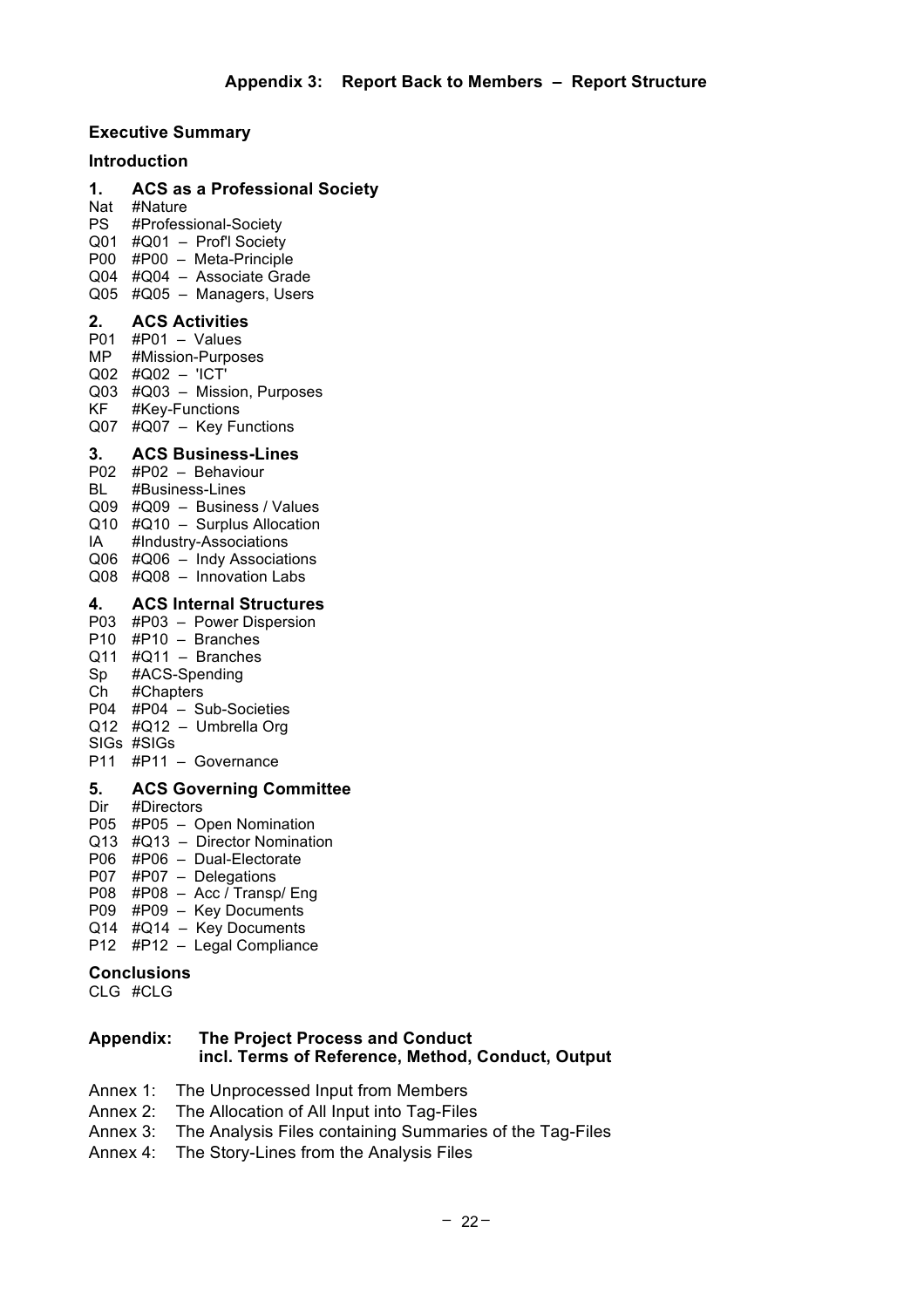# **Appendix 1E: Outline Project Calendar**

| 26 May 2021 | Resolutions by Congress to;                                                                                                                        |
|-------------|----------------------------------------------------------------------------------------------------------------------------------------------------|
|             | establish a Constitutional Reform Working Group (CRWG), with a suitable                                                                            |
|             | composition, including a suitable convenor<br>approve the CRWG's Terms of Reference<br>٠                                                           |
|             | recommend the allocation of sufficient resources to enable the CRWG to<br>fulfil its responsibilities                                              |
|             | empower the President to finalise the composition of the CWRG, taking into<br>$\bullet$<br>account the views expressed during the Congress meeting |
| 30 Jun 2021 | Finalisation of the Terms of Reference, Composition and Convenorship<br>Initial 1-hour meeting of the CRWG members                                 |
| 8 Jul 2021  | 1st regular weekly 1-hour meetings held (17/20 were held Jul-Nov)                                                                                  |
|             | All meetings Jun-Dec 2021 were by video (MS Teams, Zoom)<br>Many pairs of CRWG members have not had the opportunity to meet in the flesh           |
| 15 Jul 2021 | 1st monthly Report to Congress (also c. 15th of Aug, Sep, Oct, Nov)                                                                                |
| 21 Jul 2021 | Establishment Meeting of 4-1/2 hours                                                                                                               |
| 27 Jul 2021 | <b>Finalised Online Forum Functional Requirements</b>                                                                                              |
| 12 Aug?     | Finalised Engagement Plan, Online Forum Requirements                                                                                               |
| 31 Aug 2021 | Negotiations for participation from Key Intermediaries                                                                                             |
| 10 Sep 2021 | Guidelines distributed to Key Intermediaries                                                                                                       |
| 11 Sep 2021 | Communications Plan agreed                                                                                                                         |
| 18 Sep 2021 | <b>Finalised Consultation Document for Round 1</b>                                                                                                 |
| 23 Sep 2021 | Launch withheld by the staff team, without notice to CRWG                                                                                          |
| 30 Sep 2021 | Launch mostly completed                                                                                                                            |
| 30 Sep 2021 | National Video-Discussion Series launched, to cover for Key Intermediaries                                                                         |
| 1 Oct 2021  | ACS Online Forum solution further delay advised, so CRWG cancelled                                                                                 |
| 5 Oct 2021  | CRWG launched the Online Forum independently of staff                                                                                              |
| 30 Oct 2021 | Nominal closure of the consultation period                                                                                                         |
| 1 Nov 2021  | Analysis Method Description and Guidelines agreed                                                                                                  |
| 1 Nov 2021  | Extraction of consultation content                                                                                                                 |
| 13 Nov 2021 | Extraction of late-arriving consultation content                                                                                                   |
| 30 Nov 2021 | Completion of Analysis and Draft Report back to Members                                                                                            |
| 7 Dec 2021  | Publication of Report back to Members                                                                                                              |
|             |                                                                                                                                                    |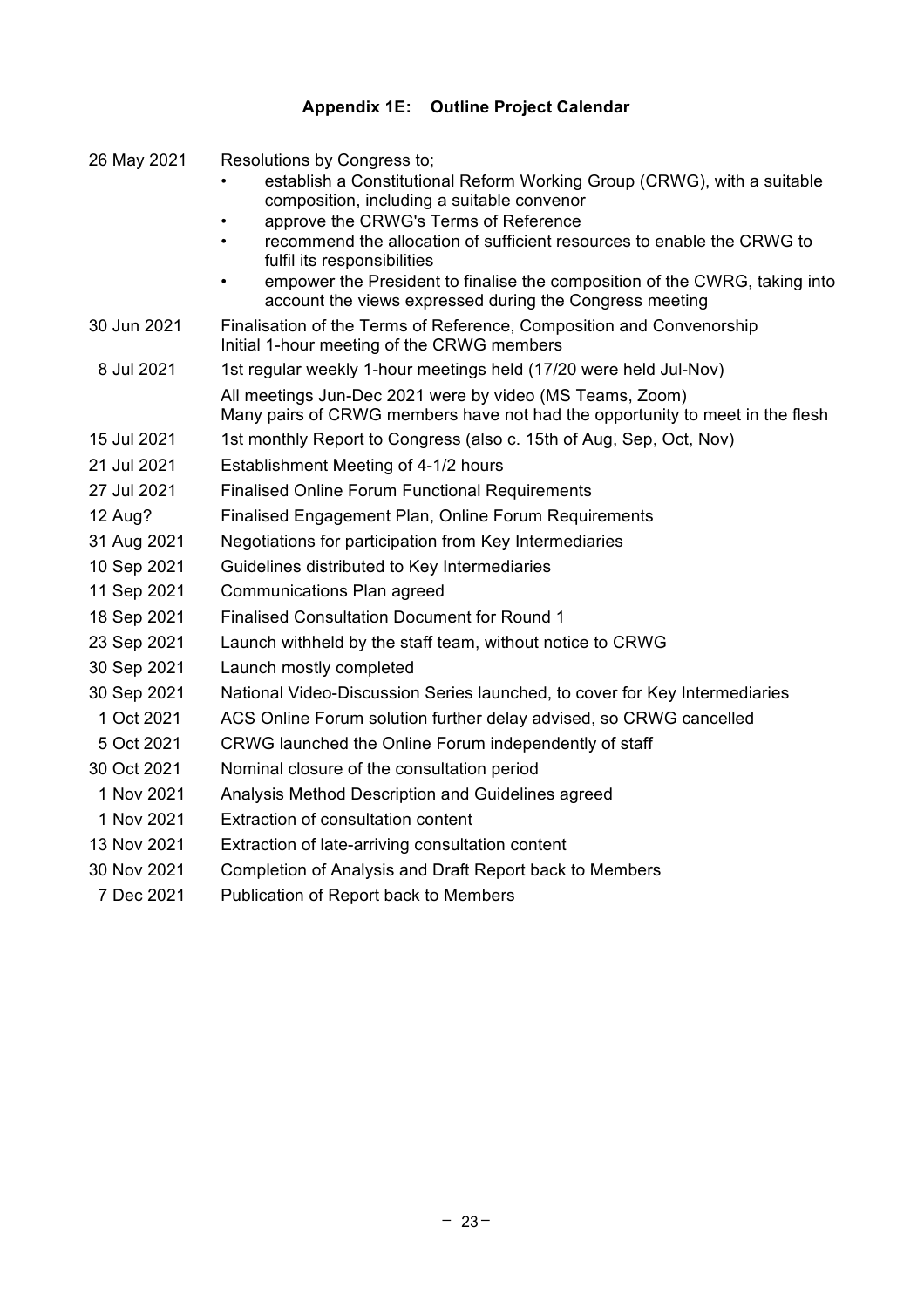## **Appendix 1F: Online Forum Evaluation Report**

#### **Background**

The Working Group is required to undertake consultation with members. Three rounds of consultation are stipulated, each stimulated by a seed-document addressing respectively principles for a suitable constitution, possible features of a constitution, and a draft constitution.

A key element of the Engagement Plan is an open Online Forum, so that threads of discussion can evolve of their own accord.

A set of Functional Requirements for the Forum was prepared. See Attachment 1.

It was discovered that there were, among the various platforms that ACS has installed or has access to, several tools that could potentially satisfy the need. The one recommended to CRWG was HiveBrite.

Initial experiments with HiveBrite were not very satisfactory, but, with time running out, CRWG agreed to await its availability. The availability date kept walking away, until, a day after it was due to be launched, in the afternoon prior to the long weekend, the date was shifted further back, to a point after the scheduled completion-date of the Round 1 consultation period.

A member of CRWG implemented the Forum the following morning, using a publicly-available service, groups.io. The WG members alpha-tested it during the first half of the long weekend of 2-4 October, had it beta-tested during the Sunday-Monday, and launched it at BOB on the next business day, Tuesday 5 October.

The groups.io-based Forum was used for Round 1 of the consultation, from 5 October to 5 November. It attracted over 100 participants, and over 400 postings. This Report reflects on what has been learnt from Round 1 about the Online Forum design and implementation.

This Report addresses two topics:

- The adequacy of the Functional Requirements in Attachment 1; and
- The suitability of the groups.io service as a means of fufilling those needs.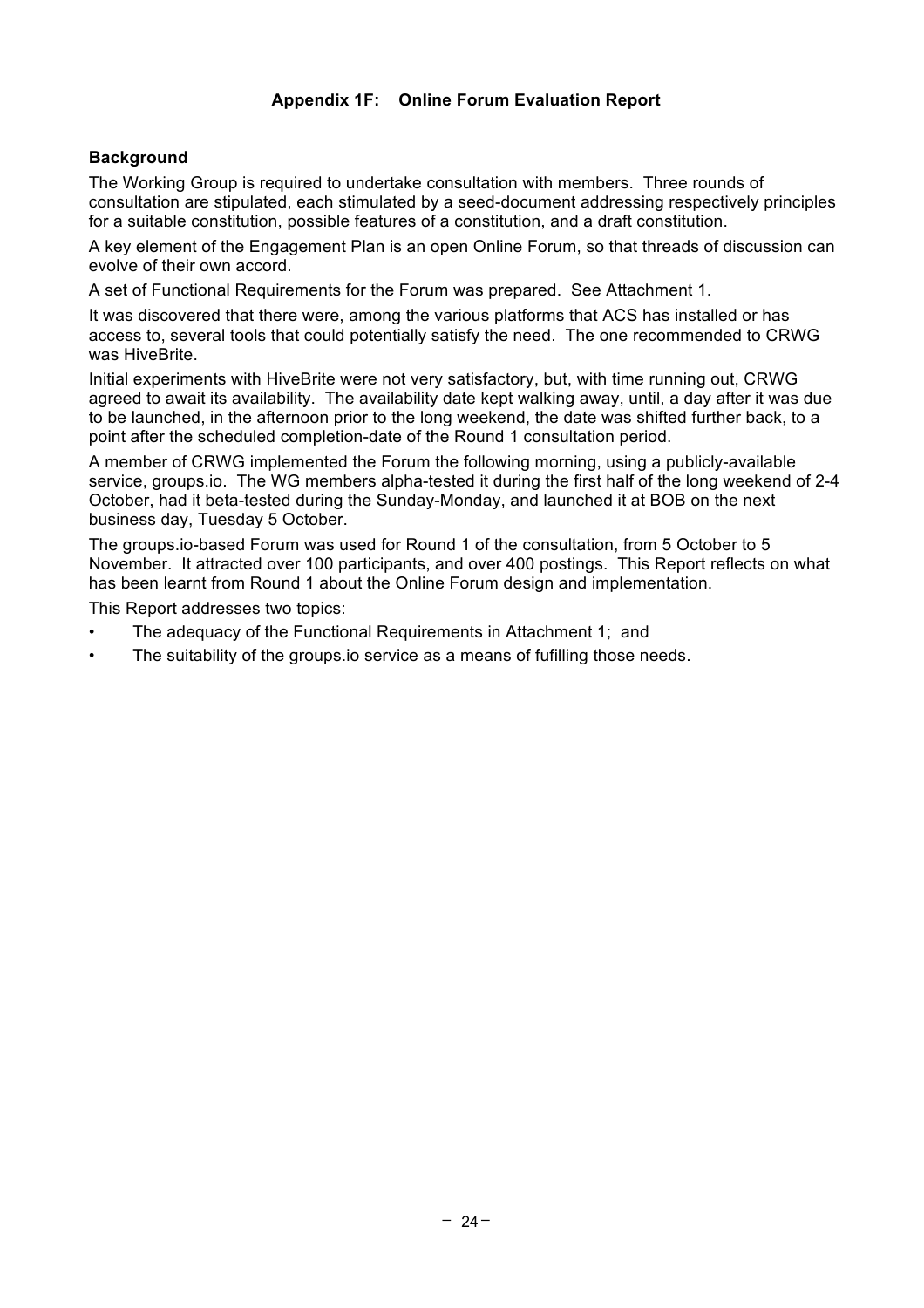#### **Evaluation of the Functional Requirements**

This section briefly considers the extent to which the Functional Requirements were and are appropriate, and to which they need revision.

The twin aims were stated to be to enable members to both contribute and interact with one another, and to enable the Working Group members to analyse the input and feedback.

The first stated requirement was support for **a nested tree-structure of discussions**. A two-level structure proved to be sufficient, because the second dimension of categorisation, referred to as 'tagging', provided the requisite richness, without imposing further layers. (The groups.io service includes a feature called Subgroups, which would have enabled nesting if required).

It was stated that **additional categorisations orthogonal to the stream structure** could be needed, although as a lower priority than nested streams and separable threads. The tagging scheme proved to be vital, and more effective for semi-structured discussions like the Round 1 consultation process than a nested tree-structure without an orthogonal categorisation scheme.

It was specified that the **capabilities of participants** needed to include:

- Add a new posting to a specific stream or sub-stream
- Create a new thread and post to it
- Respond to a previous message within a stream, sub-stream or thread (default)
- Respond to a previous message but to the poster only

All of these facilities were available, and used. Other facilities were available, some preparatory and some supplementary. Some were used; but no other primary capabilities emerged.

It was stated that postings needed to include **reference to the stream, thread and/or message, and any specific text or object, that the posting is responding to**, preferably seamlessly or in an automated manner. This feature was largely, although imperfectly, available, and the several comments about the weakness in the design were confirmatory of the need for it.

For the **user interface and customer experience**, functionality and non-ugliness were prioritised over prettiness of formatting features or customisability. It was stated to be highly desirable for **threads to be visibly apparent, e.g. by indenting, and readily expanded and contracted**. The importance of this was borne out by the inadequately-clear link between a response and the posting it was responding to, and the absence of indenting and the ability to expand/contract sub-threads.

It was stated to be highly desirable that participants have **an easy and obvious capability to hide, or unsubscribe from, busy threads and sub-threads that they did not wish to follow**. The groups.io service does not have this feature, instead enabling participants to nominate all Topics (i.e. threads) that they want to follow. This caused a few participants some dissatisfaction, although no evidence was seen of participation or discussion being stultified as a result of it.

The **notification of new contributions by other people to the forum** was stated to be a necessary feature, with the **access options** at least including onforwarding of postings or periodic (typically daily) digests to the subscriber's email-address (or other habitat). This is a feature of groups.io, and the diversity of choices made by participants was confirmatory of its importance.

A further requirement was for **a repository of documents**, to initially contain the seed-document and supporting documents; but able to be added to by participants. This is available in groups.io. It proved to indeed be an essential capability for the Forum Manager. Although lightly used by participants, it was a valuable channel in those few instances.

A particular need was for the Forum Manager to be able to publish, and periodically bring to attention, **a 'Code of Conduct', or more positively expressed a 'Participation Guide'**. The groups.io feature was used, and, although slightly less well-designed than it could be, the importance of the requirement was confirmed. Overall, that facility was satisfactory-to-good.

It was stated that **Item-identifiers** were needed (i.e. for each message in a stream, sub-stream or thread, and for each document). These exist in groups.io, and were important to have.

It was stated that messages need to be able to contain **hotlinks to external locations**, to avoid unnecessary cross-loading of copies into the repository. That need was confirmed in practice.

It was stated that all parties who wish to contribute needed to be able to do so, i.e. members, exmembers, potential future members, staff-members of the ACS, of corporations and of industry associations, and interested members of the public. This required **convenient login by anyone**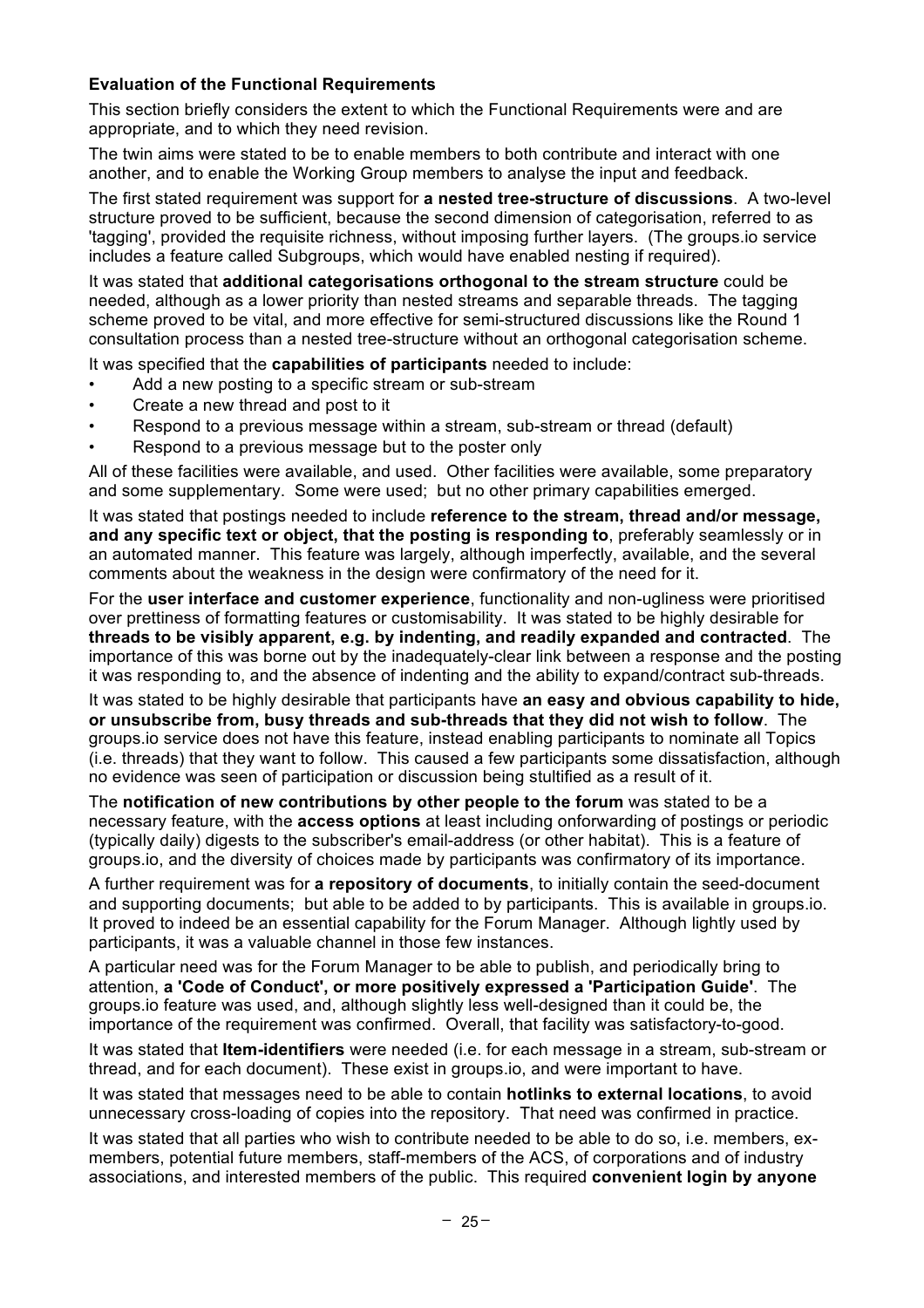**whose attention was drawn to the forum and who wanted to access it and/or contribute to it**. Comments about weaknesses in the registration scheme confirmed the importance of a simple and quick registration process.

The requirement was declared for **administrative and supervisory capabilities**. It was envisaged that **all controls would be set to the lowest level initially**, that the streams would be actively monitored, and that one or more administrators would communicate with all, some or individual participants as needed, and adjust settings on streams, threads or individual participants where necessary. The groups.io service contains multiple relevant features, some of which were used. For example, moderation can be imposed on all traffic, on specified participants, or on specific Topics (i.e. threads) – although not on sub-threads. No need arose to switch on moderation for either the whole Forum or any Topic. Moderation was imposed on one participant who posted an off-topic (and rather strange) message, and on another participant with a similarly scatalogical email-address. (But, in fact, neither address was used for any further postings). The requirement was confirmed as being necessary, and as being specified at a sufficient level of detail.

It was stated that the service needs to be either **based on international open standards, or otherwise readily accessible from all device-types and OS**. This is self-evidently important, but no further insights were achieved because groups.io runs in browsers, and no reports emerged of any difficulties with any browsers or browser-versions. (However, in one of the browser-versions used by the Forum Manager, a merely 2-year-old version of Safari fails to offer the HTML composition palette when creating a new message).

A **search facility** was required, globally, by stream and sub-stream, and by thread. Only a global search was available, but this did not loom as a critical issue for the Forum Manager or participants.

The requirement was declared that **content needs to be readily extractable**. This is self-evidently critical for the CRWG's purpose. The groups.io facilities are less than wonderful; but, after experimentation, an efficient and effective extraction technique was quickly found.

It was stated that all content needed to be **backed-up and recoverable**. No test was contrived of the service, but a couple of interim backups were extracted as insurance, in .mbox format, and hence potentially both re-loadable to groups.io and cross-loadable to an alternative service.

It was stated that an **archive** needed to be readily drawn off at relevant times, and accessibility to, search within, and extraction from the archive must not be dependent on ongoing subscription to a particular commercial service. This is self-evidentally essential for CRWG's purposes. It was satisfied by convenient extraction into Word (or indeed any other proprietary format, or as raw text).

It was stated that **any third-party service-provider must not be able to exploit content, metadata, profiles, social network data, etc.** This is self-evidently important for CRWG's purposes. The groups.io service has possession of the content. The Terms declare that "The Company will not use any User Content you provide to any email group for any purpose other than to provide the Services, for the operation of the Services and to otherwise improve or enhance the Services" (subject to conventional provisos relating to legal requirements and needs).

Finally, the Functional Requirements identified a set of **25 Use Cases**. All were satisfied by groups.io, and all proved to be appropriate requirements, with the following qualifications:

- The capabilities for a logged-in ACS member to auto-generate an account, and for a visitor to log in as ACS member and auto-generate an account, are not supported by groups.io (and would have required onerous own-coding for HiveBrite). Provided that the registration arrangements are obvious and convenient, these two Use Cases are of little importance
- The capability for a participant to suppress / hide display of a Topic is, in groups.io, somewhat hidden, and suppression of sub-threads is not supported. This proved to be a minor weakness, and can be omitted from the lists of Mandatory and Highly Desirable Use Cases
- The requirement for the Forum Manager to be able to set moderation on thread (Topic), account-holder(s) and the whole Forum is essential. However, the absence of moderation being able to be set on a sub-thread has not transpired to be a feature of any importance
- The requirement that the Forum Manager be able to carry over any existing account-holders into a new forum (in particular from Round 1 to Round 2) has not yet been further investigated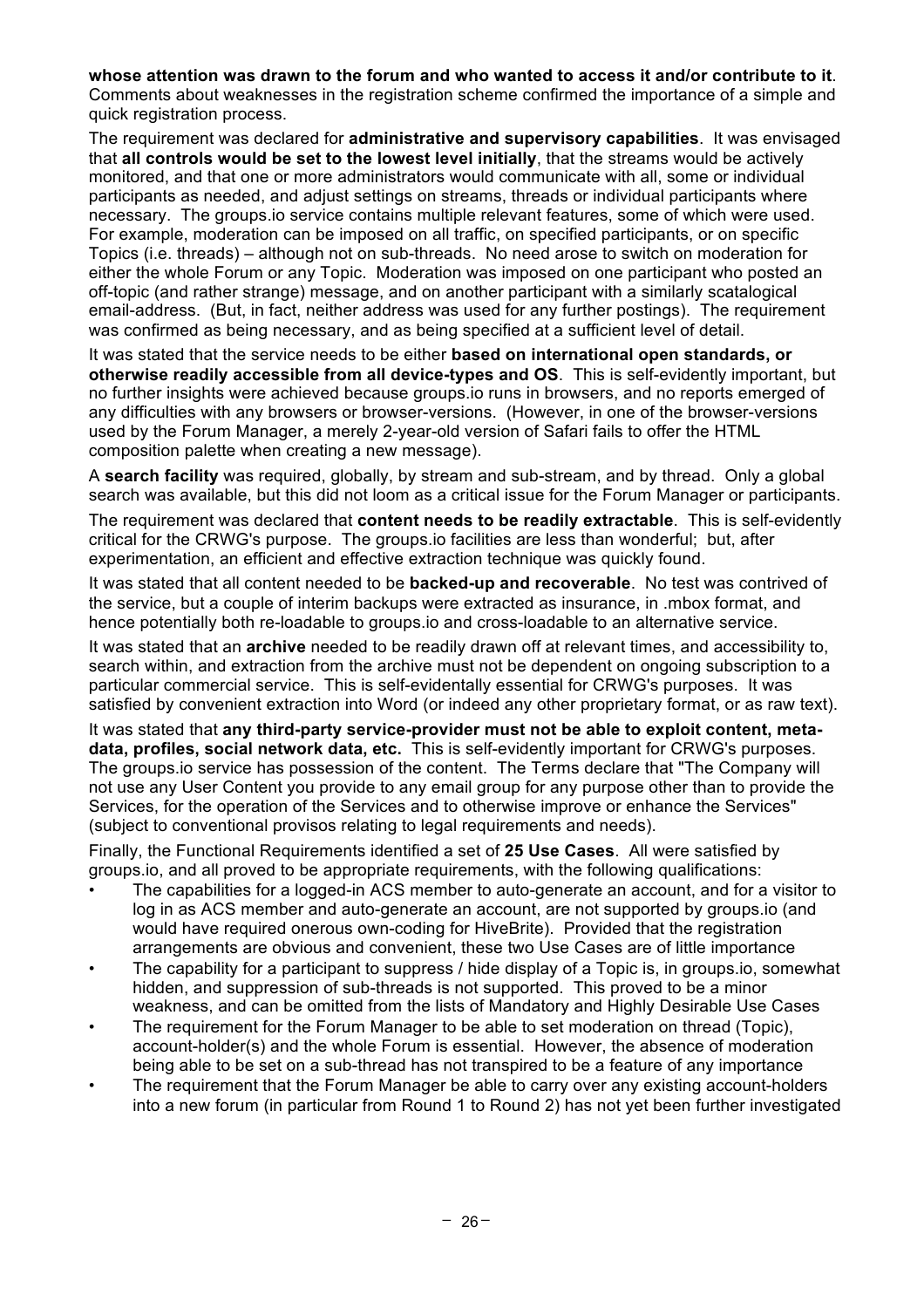#### **Evaluation of groups.io as the Platform for the Online Forum**

As shown in Attachment 1, a brisk environmental scan identified about 30 tools that were of potential relevance to the need. That scan identified no single, standout option – but given how superficial the survey was, that was no surprise. However, of the 30, three were highlighted as having reasonable prospects of satisfying the need: Discourse, groups.io and bangthetable.

A major problem with the large majority of the available platforms is that their perception of the user need is for a marketing-driven approach, with projection at and control over participants the main motivation. The CRWG's need (and the need of ACS members) is for a Forum in which equals participate, rather than a provider / driver / central organisation dominating.

The brief experience experimenting with HiveBrite was ample to show that HiveBrite is a marketingoriented platform, not a community-oriented tool. (It also has many apparent design deficiencies, and a remarkably high bug-quotient). It was an unattractive option, but, as it is supported in-house, it appeared appropriate that CRWG use it – until the availability date precluded it.

Quick passes across Discourse and bangthetable were not encouraging. The flavour of each of them is also not strongly related to the idea of a 'community of equals', and the costs involved appeared to be significant. In contrast, a quick pass across groups.io suggested its orientation was more attuned to the need, and its cost was trivial. (A CRWG member is paying \$20 pmo for the Premium service. The Enterprise version is \$200 pmo: https://groups.io/static/pricing).

The Forum Manager's experiences with groups.io were as follows:

- Familiarisation was brisk
- Creation of a 'Group', and configuration of the Forum, were straightforward
- Establishment of the Forum (invitation-link, welcome message, arranging for the Code of Conduct to display, creation of a Tag-set, creation of a small set of Topics/threads by posting initial, demonstrator-style postings, invitations to CRWG members) took a couple of hours to get to grips with, look up Forum Manager/Owner documentation, create, test and amend
- Joining Instructions and initial Explanations for the first few participants required a bit more learning, and some inventiveness, on the part of the Forum Manager than expected. (However, all of the above was completed in 5 hours, including breaks)
- Few mid-course corrections were necessary (e.g. two of the 30-odd configuration settings were adjusted after the first couple of days' experience)
- When quick-response action was needed (twice) to ensure new registrants were subjected to moderation, the relevant levers were very quickly located
- The Forum Manager's message-broadcast facility took a while to find, at: Admin / Members / select at least one Member / Actions / Send Message (Until you select at least one Member, the Action isn't visible) ('Send Message' doesn't do what it says; it enables you to compose a Message)
- The only extraction facility, at Admin / Members / Download, extracts a range of things, but the important content, the Messages, is only available in .mbox format. The most convenient extraction technique transpired to be to use: Messages / toggle top-left button to Topics / click on a Topic / copy-and-paste entire contents to an editor, manually edit to remove all except the content, poster-identifier, messageidentifier and date-stamp (time is only available within current day  $-$  ?), copy to the target-file. The sequence in which Topics appear changes continually, and no sequencing tools are available; so a separate control-sheet needs to be maintained to ensure orderly extraction. (However, all of this took only an hour's learning, and a couple of hours' extra work to do)

Participants had variable first-experiences, from immediate comfort, via quick familiarisation, ongoing discomfort, to a very few people unable to break in. Presumably this reflected participants' degree of familiarity with online fora, and the particular user interface norms the service uses.

**The groups.io service satisfies the majority of the Functional Requirements in full, a number of the Requirements in part, and falls short on a very few Requirements. In rough terms (and no formal scoring exercise has been done), its impression score is 7-1/2 to 8 out of 10**. **There is no benefit in even considering alternatives for Round 2.**

Several aspects could be readily improved, however. See Attachment 2.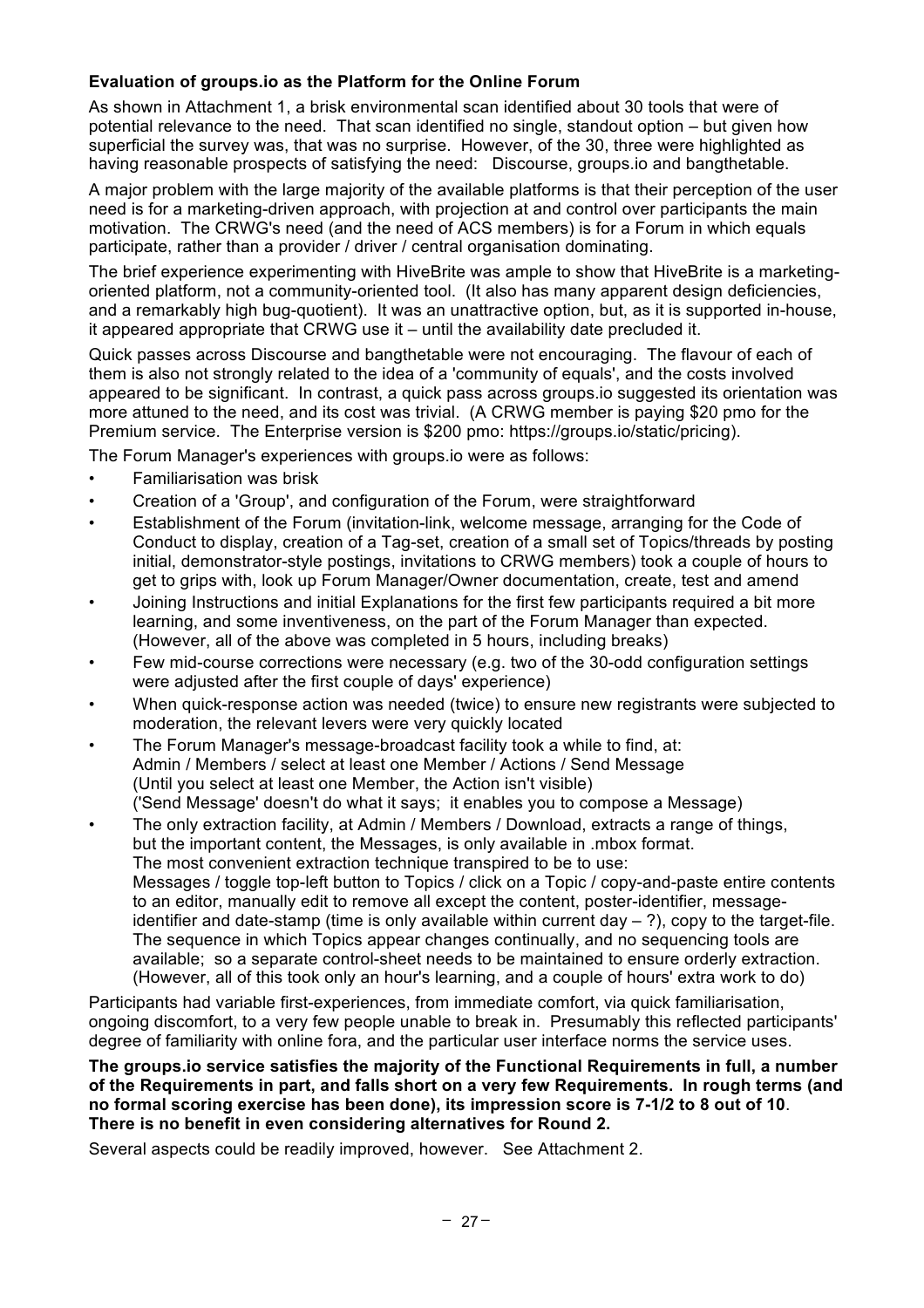## **Attachment 1: Functional Requirements of the Online Forum**

Revised Draft of 22 August 2021, adding in the Appendix

#### **Background**

The Working Group is to undertake consultation with members. Three rounds of consultation are required, each stimulated by a seed-document addressing respectively principles for a suitable constitution, possible features of a constitution, and a draft constitution.

The Engagement Mechanisms include:

- a **Repository** where members and others can access the consultation materials
- **Live Events** at which presentations and discussion can occur
- **Inbound Channels** so that members and others can:
	- submit feedback on the consultation materials
		- submit input on aspects not dealt with in the consultation materials
- an open **Online Forum**, so that threads of discussion can evolve of their own accord
- **Analysis** of the feedback and input

This document contains functional requirements for the open online/electronic forum.

Perhaps 250 people might contribute by this means. Some people may do so once only, others sporadically, and some at length and/or repetitively. It is likely that some people will have a narrow focus on one or two specific topic-areas, while others may contribute on multiple topics.

#### **The Requirements**

This section outlines the nature of the consultation process, and the features that are needed of an online forum. The twin aims are to enable members to both contribute and interact with one another, and to enable the Working Group members to analyse the input and feedback.

Each round of consultation will have some inherent structure. The first round is to address the nature, mission, purpose and functions of the organisation, followed by principles for a suitable constitution. The second is to comprise a suite of key features of a constitution. The third is to be a draft constitution, broken into segments and clauses.

The online forum service therefore needs to support **a nested tree-structure of discussions**. For example, the first round could comprise separate streams as follows, with examples of subsidiary streams shown for one of them:

- 1. Process of the Consultation
- 2. Nature of the Society
- 3. Mission of the Society
- 4. Purposes of the Society
- 5. Functions of the Society
	- 5.1 Technical and Ethical Standards
	- 5.2 Membership Requirements
	- 5.3 Member Services
	- 5.4 Public Policy
	- 5.5 ...
- 6. Principles for a Suitable Constitution

The **capabilities of participants** need to include:

- Add a new posting to a specific stream or sub-stream
- Create a new thread and post to it
- Respond to a previous message within a stream, sub-stream or thread (default)
- Respond to a previous message but to the poster only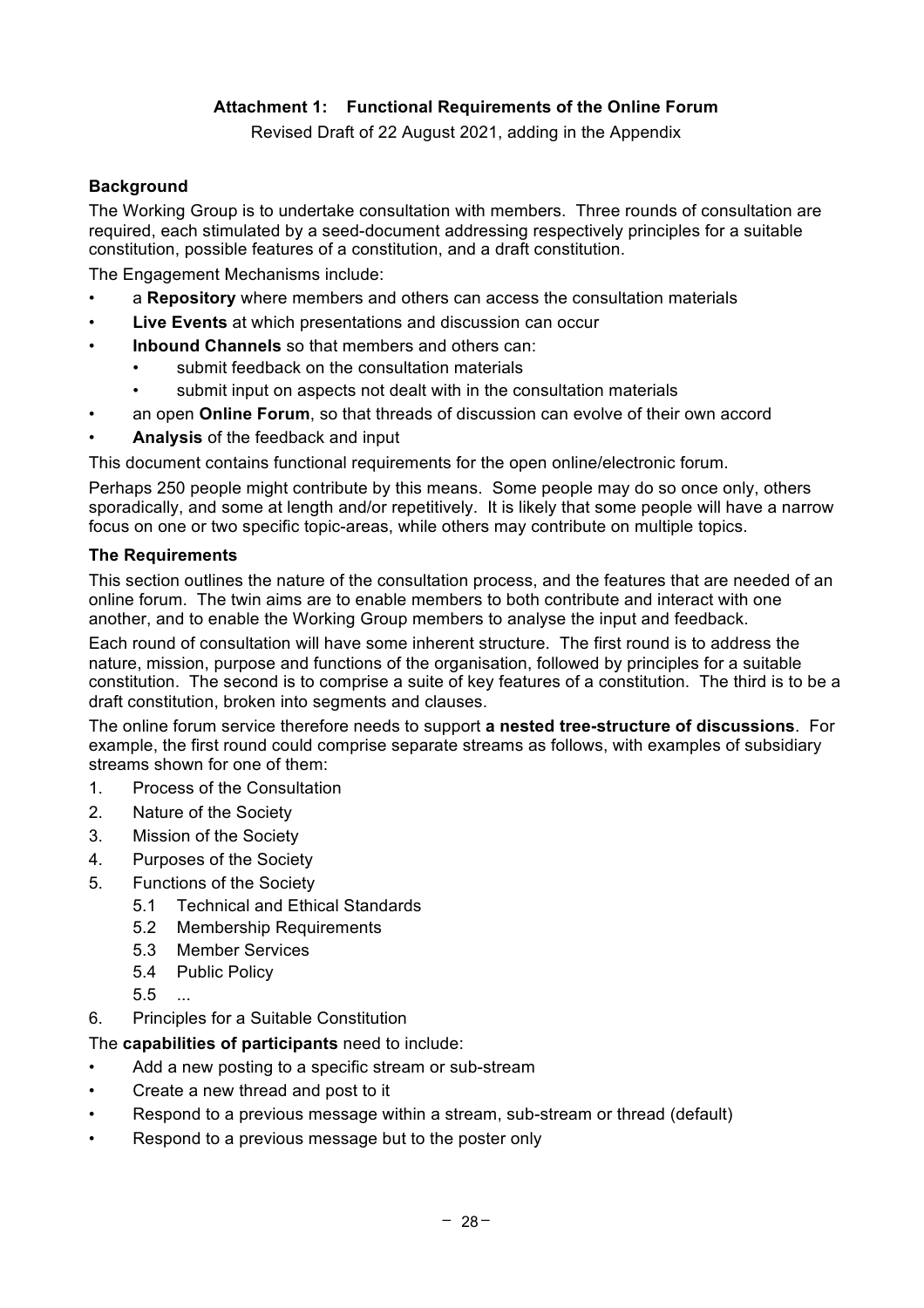Postings need to include **reference to the stream, thread and/or message, and any specific text or object**, that the posting is responding to. It is preferable that this be seamless or automated.

It is highly desirable for **threads to be visibly apparent, e.g. by indenting, and readily expanded and contracted**. Important considerations are the functionality of the user interface and customer experience, and non-ugliness. But there's no great importance in prettiness of formatting features or the ability to select or customise the appearance. (Well, maybe an ACS logo somewhere!).

Because discussions in a stream may give rise to particularly busy threads on very specific topics, it is highly desirable that people have **an easy and obvious capability to hide, or unsubscribe from, busy threads that they do not wish to follow**.

The **notification of new contributions by other people to the forum** is a necessary feature, but great sophistication may not help much. Of greater significance is that each participant be able to receive notifications in a way that suits their personal style. Although the mainstream is likely to be via mobile and by web-based interfaces, **access options** need to include onforwarding of postings or periodic (typically daily) digests to the subscriber's email-address (or other habitat).

It is possible that **additional categorisations orthogonal to the stream structure** could be needed – conventionally referred to as **Tags** as distinct from Topics. However, these are hard to enforce, so this appears to be a lower priority than nested streams and separable threads.

A further need is for **a repository of documents** to be created and extended. This would initially contain the seed-document and any supporting documents; but participants need to be able to contribute documents, e.g. some members may post copies of documents published by other professional societies. Some documents may need to appear in each occurrence of the forum. In particular, a 'Code of Conduct', or more positively expressed a 'Participation Guide' \*\* needs to be published and the link displayed sufficiently prominently.

**Item-identifiers** are needed (i.e. for each message in a stream, sub-stream or thread, and for each document), such that it can be linked to from any other message or document. Messages need to be able to contain **hotlinks to external locations**, to avoid unnecessary cross-loading of copies into the repository.

All parties who wish to contribute need to be able to do so. This extends beyond the current Society membership to include ex-members, potential future members, staff-members of the ACS, of corporations and of industry associations, and interested members of the public. This requires **convenient login by anyone whose attention is drawn to the forum and who would like to contribute**. No more than very simple registration details should be needed.

Sufficient **administrative and supervisory capabilities** are essential. It is envisaged that **all controls would be set to the lowest level initially**, that the streams would be actively monitored, and that one or more administrators would communicate with all, some or individual participants as needed, and adjust settings on streams, threads or individual participants where necessary.

The service needs to be either **based on international open standards, or otherwise readily accessible from all device-types and OS**.

A **search facility** is vital, globally, by stream and sub-stream, and by thread.

**Content needs to be readily extractable** into, for example, summary documents.

All content needs to be **backed-up and recoverable**.

An **archive** needs to be readily drawn off at relevant times, and accessibility to, search within, and extraction from the archive must not be dependent on ongoing subscription to a particular commercial service.

Any **third-party service-provider** must not be able to exploit content, meta-data, profiles, social network data, etc.

\*\* Exemplars of different styles of Code of Conduct / Participation Guide are as follows: https://internet.org.au/about/25-policies/201-code-of-conduct https://try.discourse.org/faq https://whirlpool.net.au/wiki/wp\_rules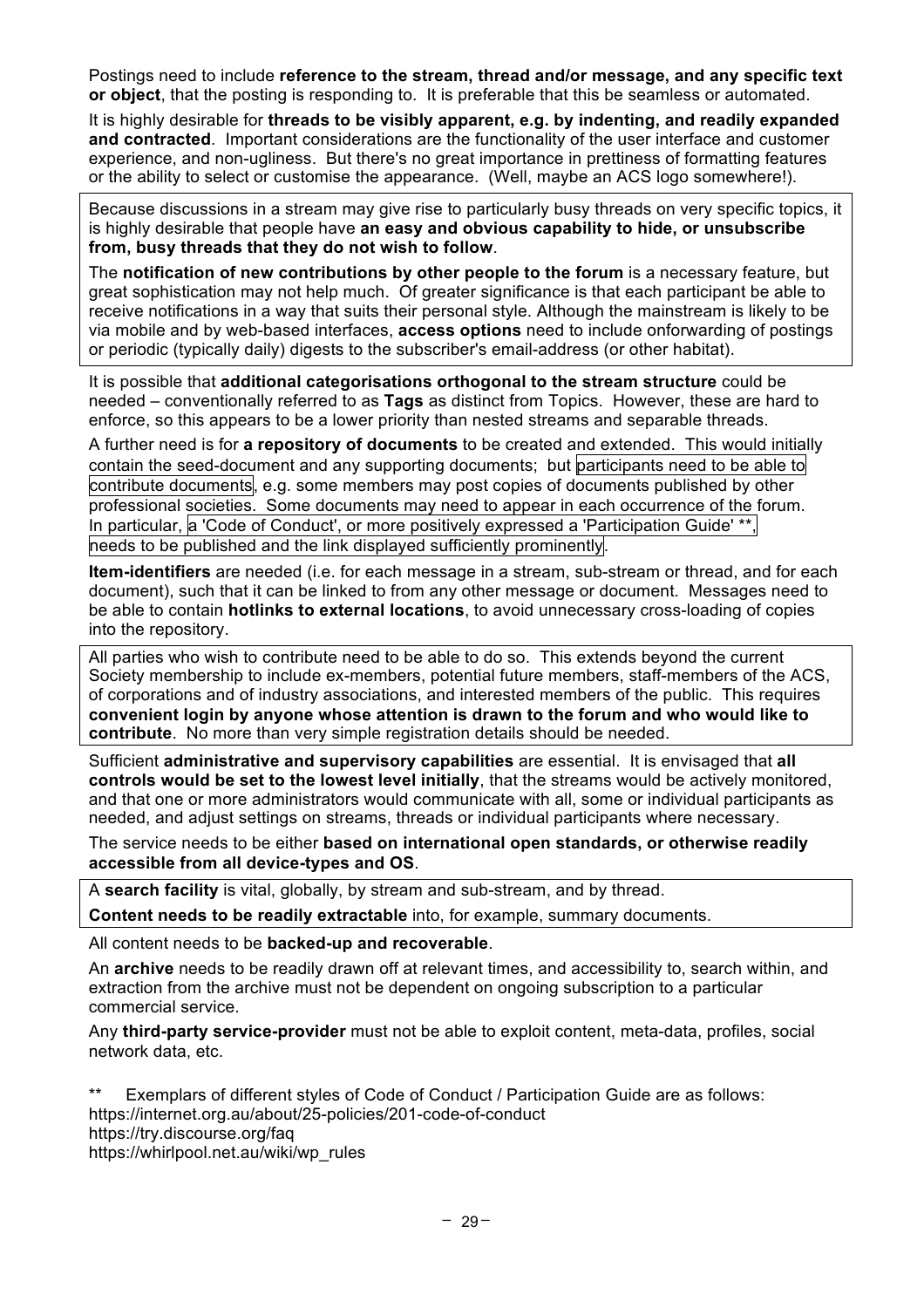## **Options**

A vast array of communication tools exists. The most widespread remains email and e-lists. Several generations of tools with better-looking interfaces and modestly different and/or modestly enhanced functionality have come, and in some cases gone again.

Available tools suffer from many deficiencies, including

- being proprietary islands with little or no inter-operability with other islands
- limited market-share
- manneristic user-interface styles
- operation by providers that are highly exploitative of their users
- designs whose purpose is to capture eyeballs rather than serve users' needs
- narrow conceptions of human communications contexts and modes
- a focus on image and excitement rather than usefulness
- a focus on a particular category of users, such as software development teams

Categorisation is fraught with difficulties because all genres overlap. The following is an endeavour to group a number of mainstream tools with other tools with at least some common characteristics. Services that appear not to address the needs well enough are greyed-out. Services that appear to have some prospects of satisfying the need are underlined:

- *Email-Lists* such as Listman, GNU Mailman, phpList
- *Old-Style BBS / Message Boards / Internet/Discussion Fora / Groups* https://en.wikipedia.org/wiki/List\_of\_Internet\_forums Yahoo! Groups (closed), Google Groups (ailing), Whirlpool
- *Wikis*, such as MediaWiki, BlueSpice MediaWiki
- *Commercial Social Media*, such as LinkedIn, Reddit, Discord
- *Enterprise Social Media*, such as Jive, Yammer (but what about "external communities"?)
- *Collaborative Social Media*, such as GroupSpaces (discontinued)
- *Newer-Style Tools*, such as Slack, Gitter, Discourse, Mattermost (platform)
- *Enterprise-Oriented Tools*, such as MS Teams, groups.io, Trello
- *Community Consultation Fora*, such as Vanillaforums, Verint | Telligent, bangthetable
- **Project Management Tools, such as Gitter, Confluence, Trello, Zoho Projects (except for** 'Team Collaboration': Feed, Chat, Forums, Pages, Documents)
- *Content Management Systems*, such as WordPress, Joomla, Drupal
- *DIY Platforms*, such as phpBB

#### **Some Prospects To Be Evaluated**

#### **• Discourse**

https://www.discourse.org/features https://meta.discourse.org/docs?tags=getting-started

#### **• groups.io**

https://groups.io/static/features https://groups.io/helpcenter/membersmanual

#### **• bangthetable**

https://www.bangthetable.com/engagementhq-community-software/forums/ https://letstalk.cornwall.gov.uk/overview/forum\_topics/what-are-the-changes-we-need-to-make-now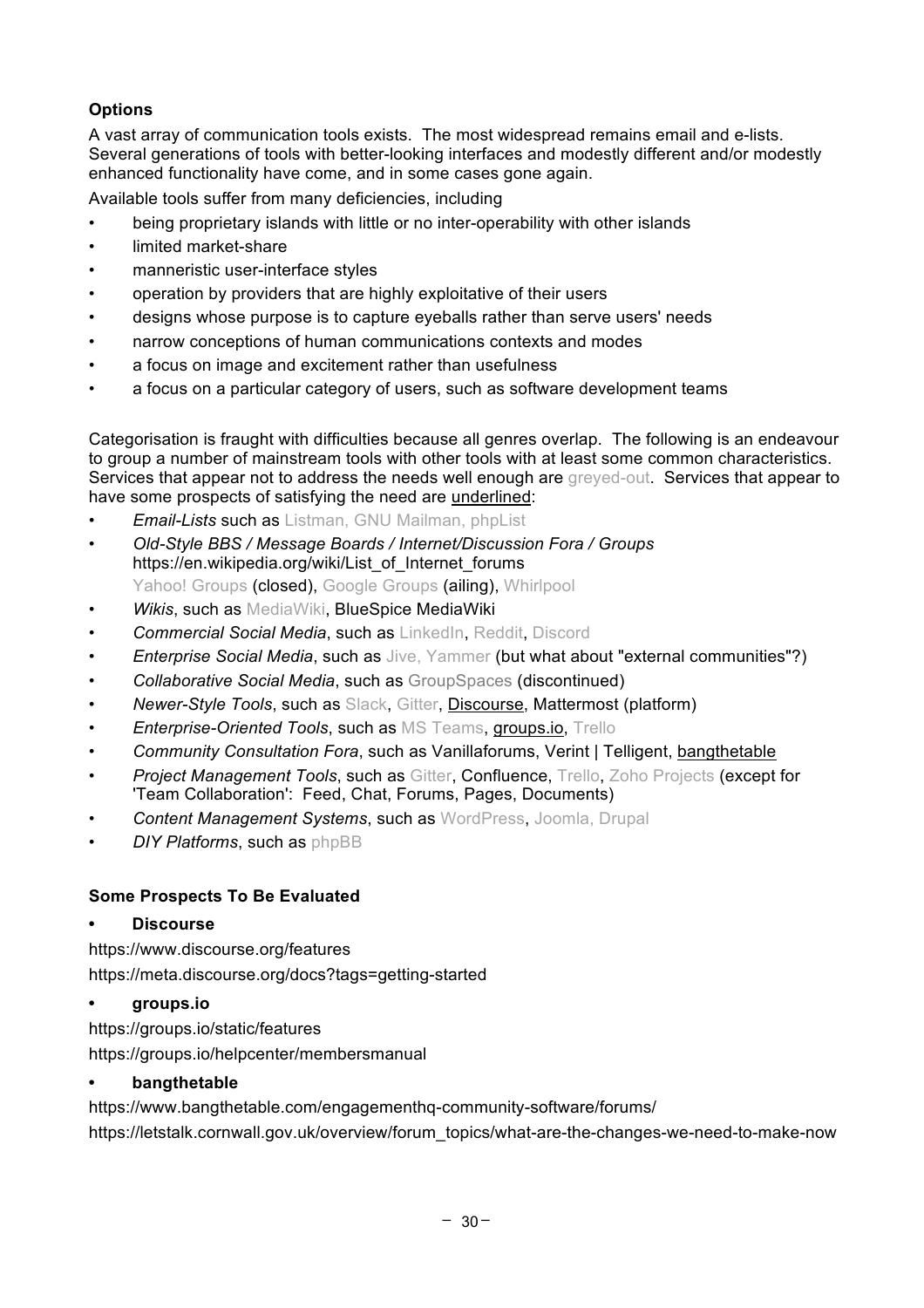## **Functional Requirements of the Online Forum Use Cases**

## **Bootstrap (one-time)**

- God creates an instance of HiveBrite
- God creates Forum Manager account(s) for that instance

## **Configuration (one-time)**

• Forum Manager reviews and amends default settings

## **Establishment (once for each phase, i.e. trial, then 3 consultation phases)**

- Forum Manager creates a space / forum
- Forum Manager reviews and amends default settings
- Forum Manager creates segments and any sub-segments (e.g. a dozen key questions)
- Forum Manager creates Repository
- Forum Manager posts to the Repository the Code of Conduct / Participation Guide, the seed documents for the phase, and any supporting documents
- Forum Manager carries over any existing account-holders into the new forum

## **Account Creation and Code / Participation-Guidelines Display (per user)**

- Logged-in ACS member auto-generates an account
- Visitor logs in as ACS member and auto-generates an account
- Visitor creates an account
- Visitor creates an 'anonymous' account

#### **Posting**

- Account-holder accesses one or more files in the Repository
- Account-holder creates posting in segment / sub-segment / thread
- Account-holder posts a file to the Repository

#### **Response to Posting**

• Account-holder responds to posting in segment / sub-segment / thread

## **Notifications and Digests**

- Account-holder sets auto-notification on segment / sub-segment / thread, to a target
- Account-holder sets frequency of despatch of periodic digests to a target

## **Thread and Segment Creation and Suppression**

• Account-holder creates new segment / sub-segment / thread

• Account-holder suppresses / hides display of new segment / sub-segment / thread

#### **Moderation**

- Forum Manager sets moderation on account-holder
- Forum Manager sets moderation on thread, segment, sub-segment or whole forum
- Forum Manager receives notification of posting, reviews, rejects/responds/releases

#### **Extraction**

| Forum Manager extracts into a content-format suitable for analysis, |
|---------------------------------------------------------------------|
| maintaining structure by forum, segment, sub-segment and thread     |